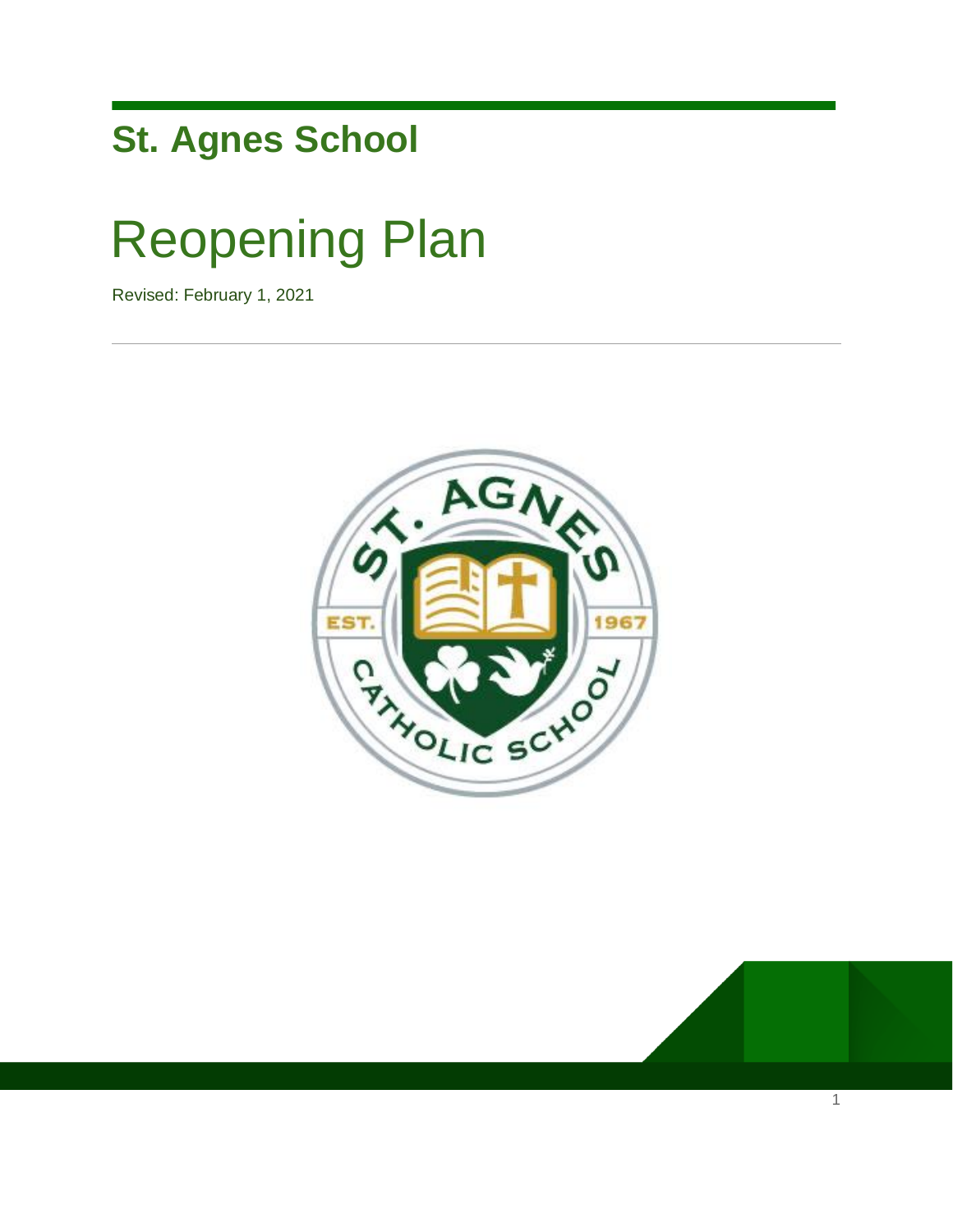# Table of Contents

| <b>Introduction</b>                                | $\overline{\mathbf{3}}$ |
|----------------------------------------------------|-------------------------|
| <b>Cleaning &amp; Disinfecting</b>                 | $\overline{4}$          |
| <b>COVID19 Symptoms</b>                            | 5                       |
| Entrance, Egress and Movement Within School        | 6                       |
| Face Coverings and Other Essential Protective Gear | 8                       |
| <b>Health Screenings for Students and Staff</b>    | 9                       |
| <b>Health Hygiene Practices</b>                    | 13                      |
| <b>Identification and Tracing of Contacts</b>      | 15                      |
| <b>Physical Distancing</b>                         | 17                      |
| <b>Stable Groups</b>                               | 18                      |
| <b>Staff Training and Family Education</b>         | 19                      |
| <b>Testing of Students and Teachers</b>            | 21                      |
| <b>Surveillance Testing of Staff</b>               | 22                      |
| <b>Travel</b>                                      | 23                      |
| <b>Triggers for Switching to Distance Learning</b> | 24                      |
| <b>Communication Plan</b>                          | 25                      |
| <b>Key Constituent Consultation</b>                | 26                      |
|                                                    |                         |

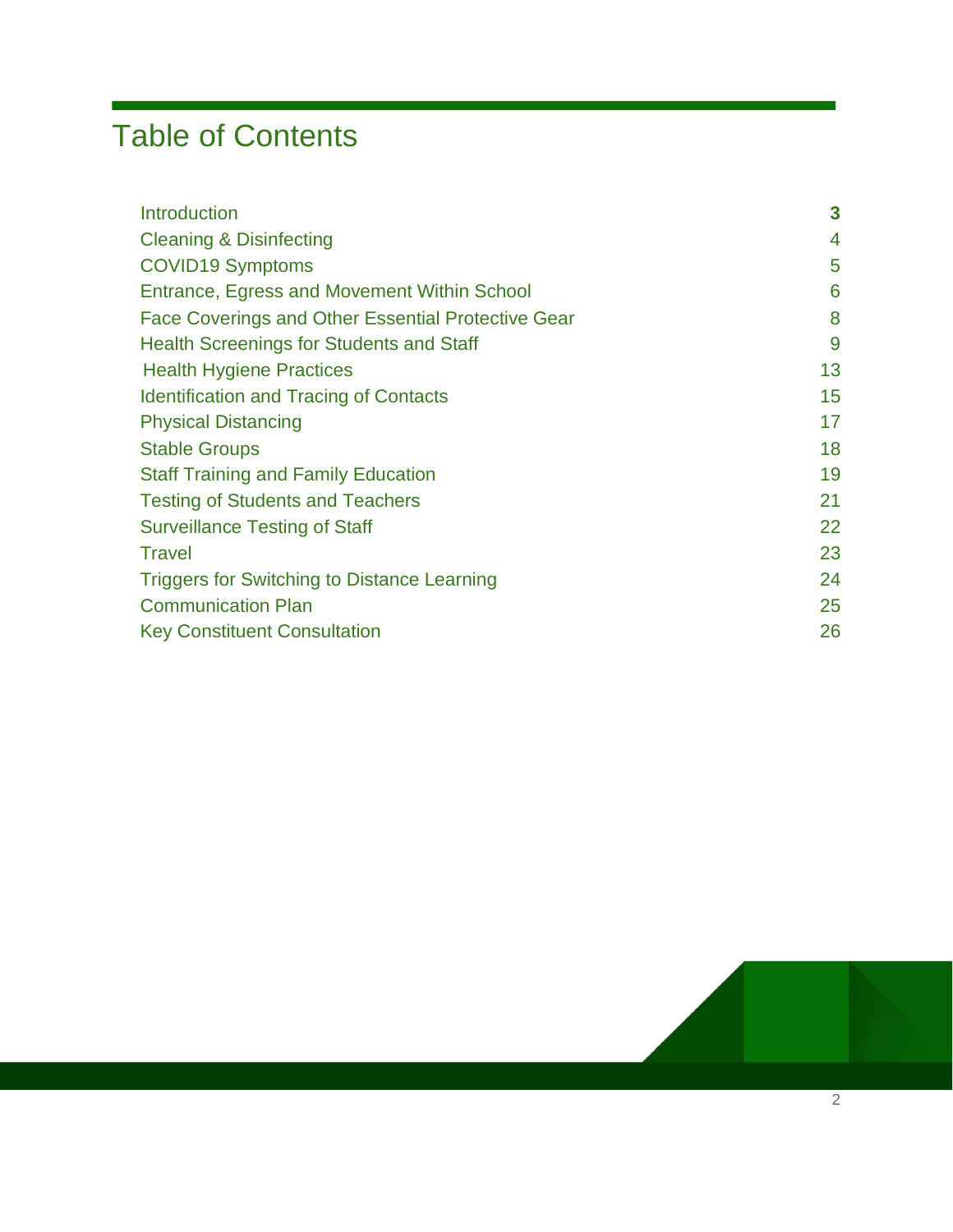# **Introduction**

The health and safety of our students, staff, and families are our highest priorities. In order to address the health concerns imposed upon us from the COVID-19 pandemic, a plan needed to be developed for a safe return to school. In collaboration with the School Safety Planning Team, faculty and staff as well as the members of the School Board and PACE, the plan has been developed and vetted for our school's return to in-person instruction. This plan is based on guidance from local and state public health officials as well as the Diocese of Oakland. This St. Agnes Reopening Plan has been updated to reflect the State of California's *COVID-19 Reopening In-Person Instruction Framework and Public Health Guidance for K-12 Schools in California, 2020-2021 School Year* issues on January 14, 2021.

[https://www.cdph.ca.gov/Programs/CID/DCDC/CDPH%20Document%20Library/COVID-](https://www.cdph.ca.gov/Programs/CID/DCDC/CDPH%20Document%20Library/COVID-19/Consolidated_Schools_Guidance.pdf)[19/Consolidated\\_Schools\\_Guidance.pdf](https://www.cdph.ca.gov/Programs/CID/DCDC/CDPH%20Document%20Library/COVID-19/Consolidated_Schools_Guidance.pdf)

As required, our school has posted a COVID-19 Safety Plan (CSP) - referenced as the St, Agnes School Reopening Plan - on the homepage of our school's website. Our School Reopening Plan includes the school's Cal/OSHA COVID-19 Prevention Program (CPP) and the COVID-19 School Guidance Checklist. The detailed plans describing how our school meets the requirements outlined in the CSP elements are found in this St. Agnes School Reopening Plan. This health and safety plan will be updated as the situation and county health orders evolve.

CDC: Back to School Strategies and Tips

- [Reopening with COVID-19: Promote Healthy Behaviors](https://www.youtube.com/watch?v=tCD7Z5oRvts)
- [Maintaining Healthy Operations](https://www.youtube.com/watch?v=jZuv1fi7Jsc)

CA Department of Public Health

• [COVID-19 Industry Guidance: Schools and School-Based Programs](https://files.covid19.ca.gov/pdf/guidance-schools.pdf)

Contra Costa County Health Services

● [COVID-19: Information For Schools and Childcare](https://www.coronavirus.cchealth.org/for-schools-and-childcare)

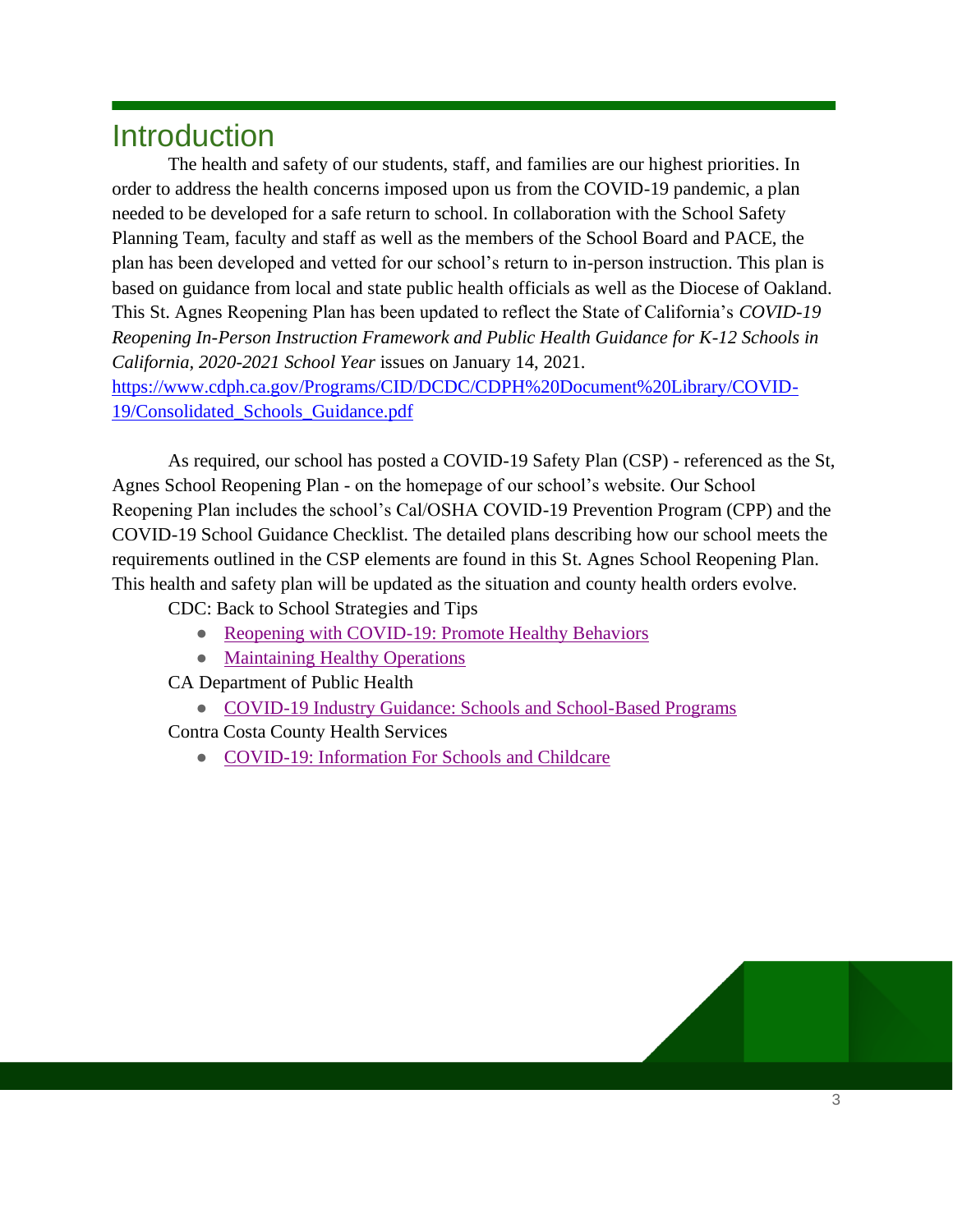## <span id="page-3-0"></span>Cleaning & Disinfecting

Our school will adhere to the disinfection guidelines developed by the California Department of Public Health and the Centers for Disease Control and Prevention for classrooms, workspaces, outdoor spaces, playgrounds, etc. Prior to returning to in-person instruction, the school will receive a deep cleaning. The buildings will be disinfected, including classrooms, using a commercial cleaning service. Electrostatic spraying method using the "N" level of sanitizing chemical per the CDC requirements completed as part of this process. This is the highest level of cleaning, combining the cleaning and disinfecting into one product

Daily janitorial service will occur on school days after school hours to ensure that each day will start with newly sanitized classrooms and common areas. There will be daily cleaning and disinfecting of high touch hard surfaces (e.g., tables, desks, chairs, door handles, light switches, phones, copy/fax machines, bathroom surfaces (toilets, countertops, faucets), drinking fountains, and playground equipment) and shared objects (toys, games, art supplies, books) pursuant to CDC guidance.

Student bathrooms will be used by only one stable group at a time. Teachers and staff will accompany students to and from their designated locations to ensure the stable group remains secure, and disinfect restroom high touch areas after use. There is clear signage with sanitation products for staff to use before and after each time they use one of the dedicated staff bathrooms.

The sharing of supplies between students will be limited. Each child will have a set of their own materials to use throughout the day, to mitigate risk of infection within each stable group. For materials/items that are shared, children will sanitize their hands first, the teacher will sanitize the item(s) after they are done and the child(ren)'s will sanitize their hands again as well. Cleaning and Disinfecting Video: [Coronavirus \(COVID-19\): Safely Cleaning and Disinfecting at Work](https://www.youtube.com/watch?v=tbGvwmeyVO4) (7 min)

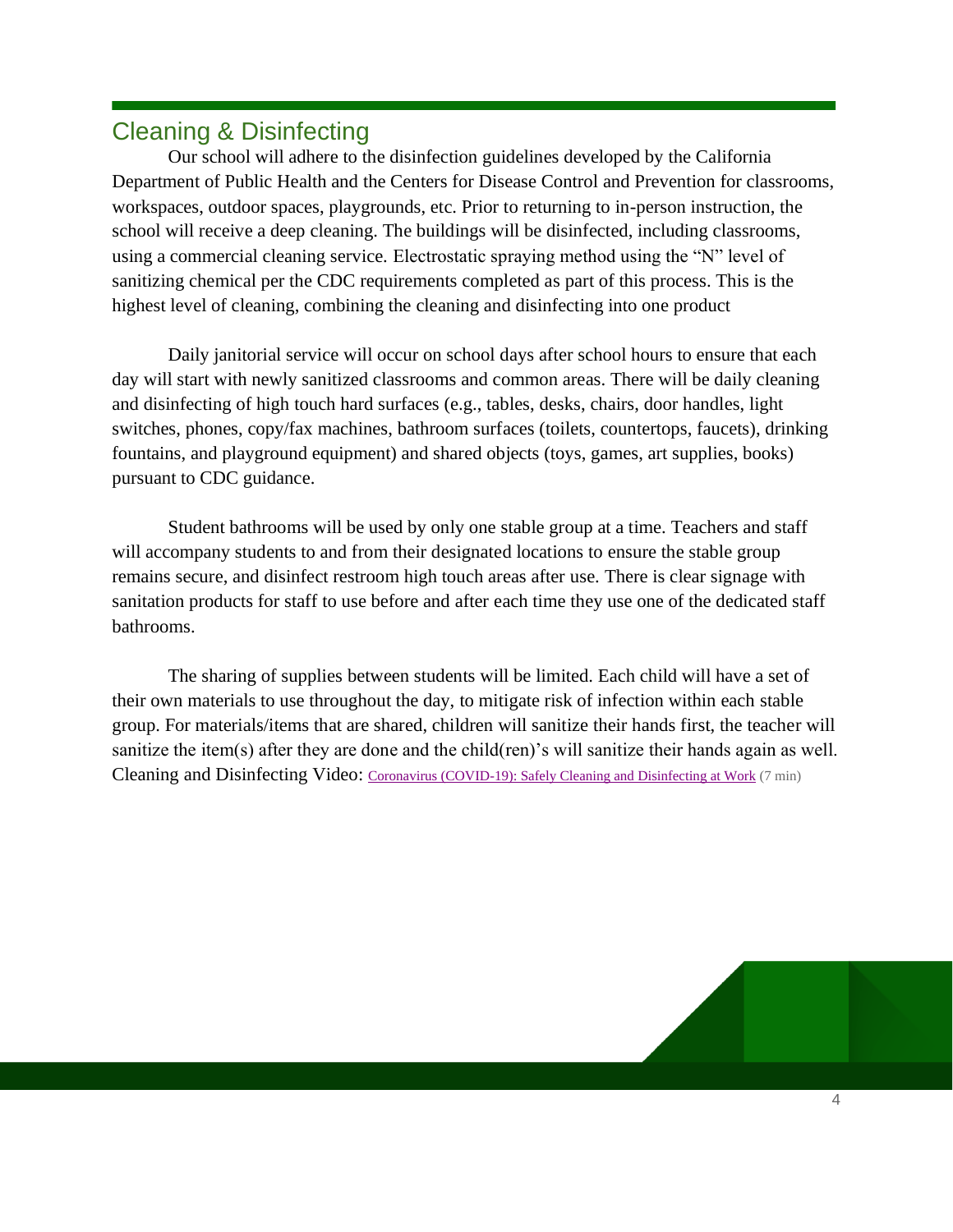# COVID19 Symptoms

- Fever
- Chills,
- Cough
- Shortness of breath
- Difficulty breathing
- Fatigue
- Muscle or body aches
- Headache
- Recent loss of taste or smell
- Sore throat
- Congestion or runny nose,
- Nausea
- Vomiting
- Diarrhea.

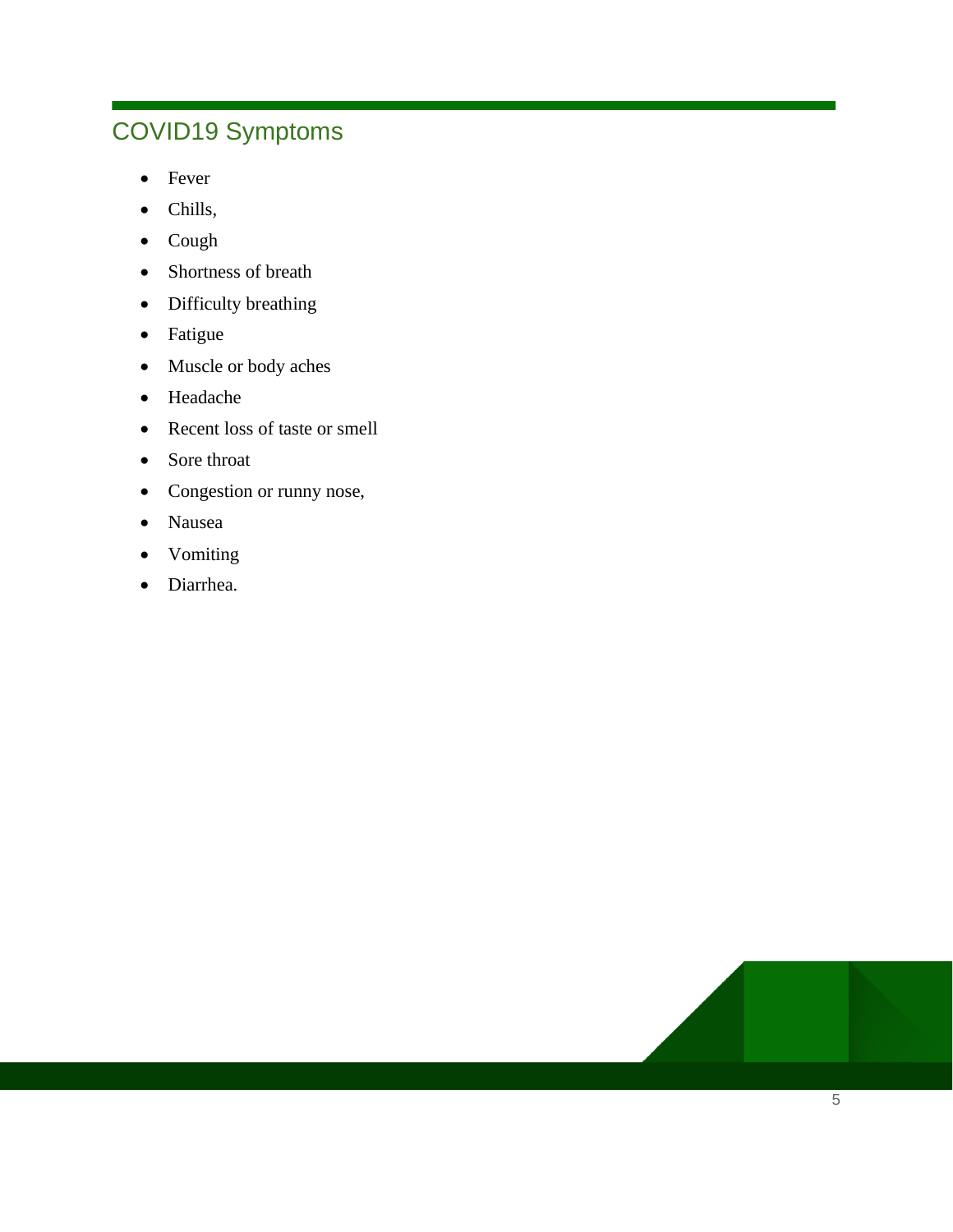#### Entrance, Egress, and Movement within the School

For the safety of the children and staff, as well as our families, parent volunteers will be strictly limited and parent presence on campus will be extremely limited. Anyone entering the school campus must comply with the applicable county COVID-19 requirements. Failure to comply is a violation of law. Unless specifically exempted by the applicable county health guideline, anyone entering the school campus must wear Personal Protective Equipment (PPE) covering his/her nose and mouth. The school will limit visitors to those visits essential for the school's operations and limit the duration of time a visitor shall be on campus. Outside food delivery (e.g., Parent Food Delivery, Door Dash, Uber Eats, etc.) will not be permitted.

No parent, guardian, student, employee or visitors shall enter the school premises if that person has: (a) received a positive test result for COVID-19; (b) has sought medical treatment for COVID-19 symptoms; (c) is quarantined or self-quarantined because of COVID-19, whether diagnosed or not; or (d) has a temperature of 100 or greater. In all such cases, the person shall not enter the campus without obtaining written medical clearance and providing it to the school principal. All families must follow the carpool drop-off/pick-up protocols based on oldest child's grade. Parents will not be permitted to leave their car or enter the building during this time. All students will remain in their stable groups during the drop off and pick-up period of the day.

#### Morning Drop-off:

Vehicles with families of children in grades  $K & 1$  (not having siblings enrolled at St. Agnes School) will enter the staff parking lot and pull forward to the flag pole. Cars with families of children in grades 2-8 ( and their siblings) will form 5 lines parallel to the main school building. Staff will monitor arrival and to curtail congregating and ensure students go straight from their vehicle to their classroom. Students will be dismissed from their cars and directed to the appropriate stairs to enter the porch of the main building or appropriate pathway to other school buildings. Children will go directly to their classroom. Once children have safely

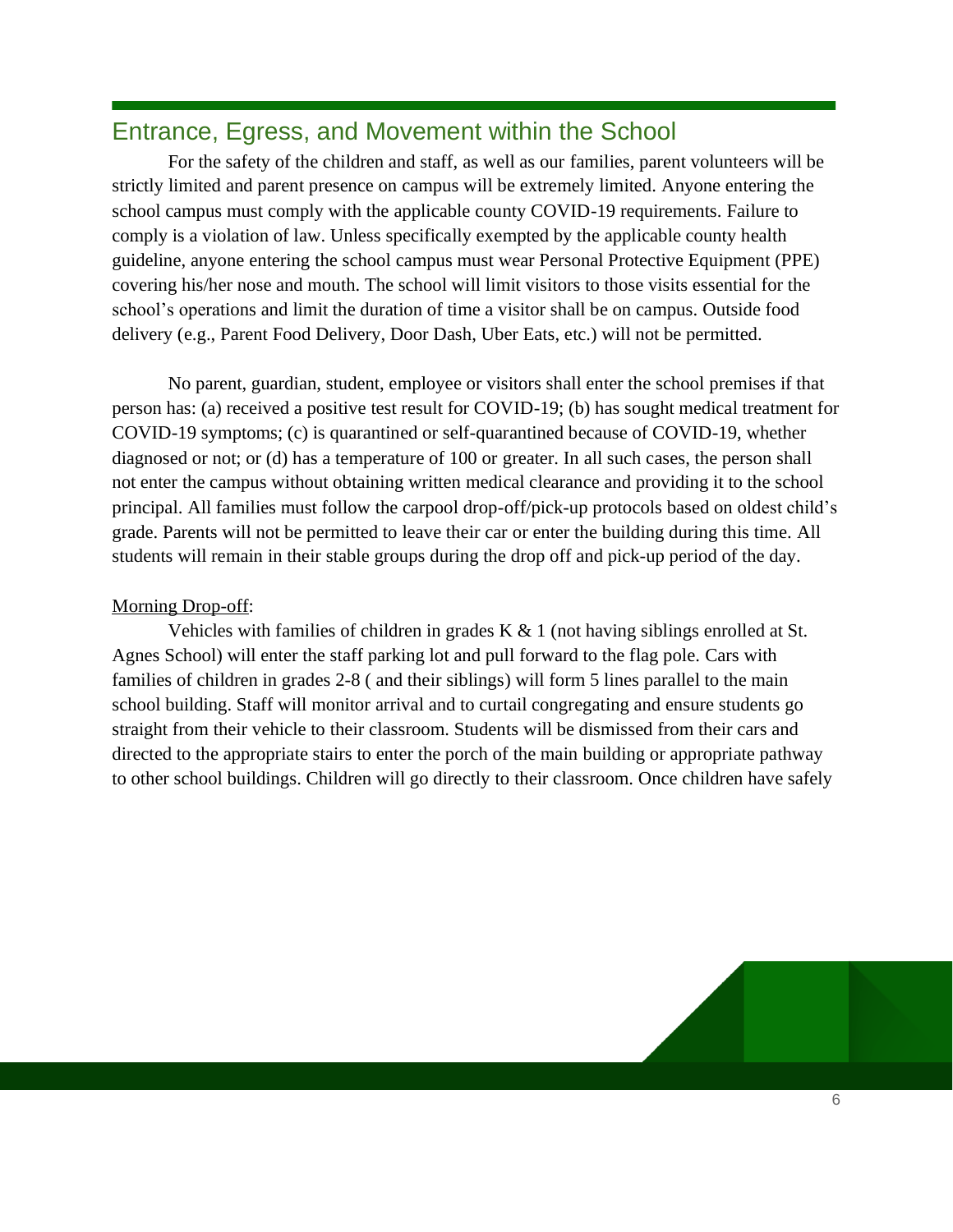exited the area, staff will direct cars to leave the campus by designated lanes and a new group will fill in the vacant lane.

#### Afternoon Pickup:

Vehicles with families of children in grades K & 1 (without siblings enrolled at St. Agnes School) will enter the staff parking lot and pull forward to the flag pole. Cars with families of children in grades 2-8 (and their siblings) will form 5 lines parallel to the main school building. Staff will monitor dismissal to curtail congregating and ensure students go straight from their classroom to their vehicle. Students will be dismissed from their classroom and directed to the appropriate stairs or appropriate pathway to their car. Once children have safely entered their vehicle, staff will direct cars to leave the campus by designated lanes and a new group will fill in the vacant lane.

Six feet of space markings will be placed throughout the campus to remind students and staff to always stay 6 feet apart in lines and at other times they may congregate (e.g., during lunch, arrival and dismissal, restrooms, etc.).

Signage will be posted in high visibility areas (entrances, parking lot, playground, classrooms, hallways and bathrooms) to remind students and staff:

- When and where face coverings are required
- Appropriate use of face coverings
- Physical distancing expectations
- Traffic flow
- Proper techniques for handwashing
- Covering of coughs and sneezes and other prevention measures
- At entrances instructing students, staff, and visitors not to enter campus if they have any COVID-19 symptoms.

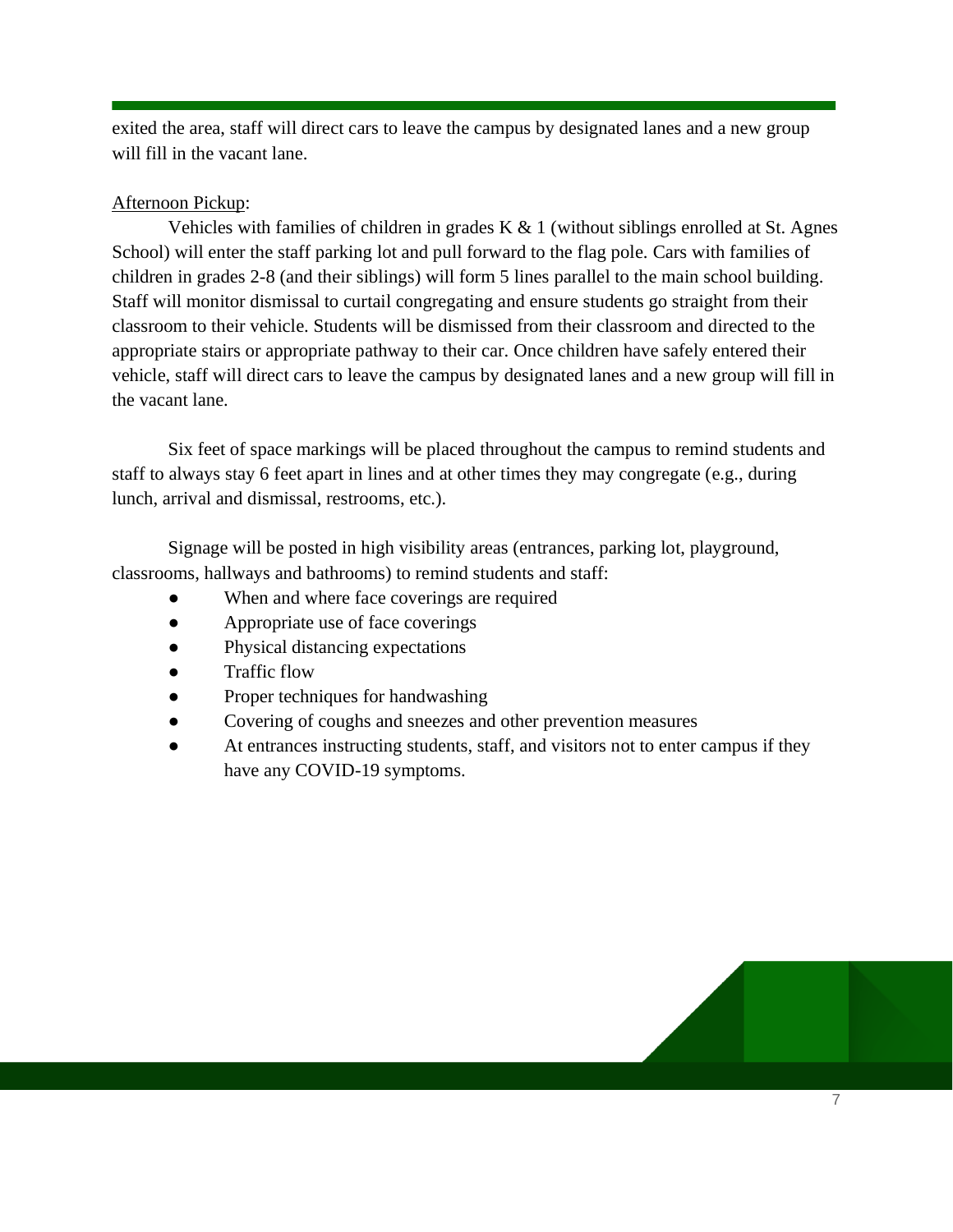# Face Coverings and Other Essential Protective Gear

All guests, parents, and visitors will be required to wear face-covering whenever on-campus. All staff must use face coverings in accordance with CDPH guidelines:

- CPDH recommends disposable 3-ply surgical masks, which are more effective than cloth face coverings.
- For staff, bandanas, gaiters and similar face coverings are no longer acceptable.
- In limited situations where a face covering cannot be used for pedagogical or developmental reasons, a face shield with a drape can be used as long as the wearer maintains physical distance from others.
- Faculty/staff will wear face covering while on campus, except while eating or drinking.
- Face coverings will be provided to students and staff who lose their face coverings or forget to bring them to school.

Students in all grades K-8 will be required to wear face coverings at all times, while at school, unless exempted. and should fit snugly on the face while covering both the nose and mouth. Please note the following:

- Surgical masks may be used, but fabric masks are encouraged.
- Bandannas and neck gaiters are not acceptable options as masks.
- N95 masks are not recommended for general use on campus.

● Masks with valves attached to them are not permitted, as the valves increase the number of respiratory droplets released into the air. *Mask Wearing*

- We Wear Masks [A Social Story about the Coronavirus](https://www.youtube.com/watch?v=lnP-uMn6q_U) (2min)
- [Wear a Mask Song for Kids](https://www.youtube.com/watch?v=a9QTxUklE0w) (3min)
- [Mask Up Video](https://www.youtube.com/watch?v=CVe_m24K0uk) Spanish (30 seconds)

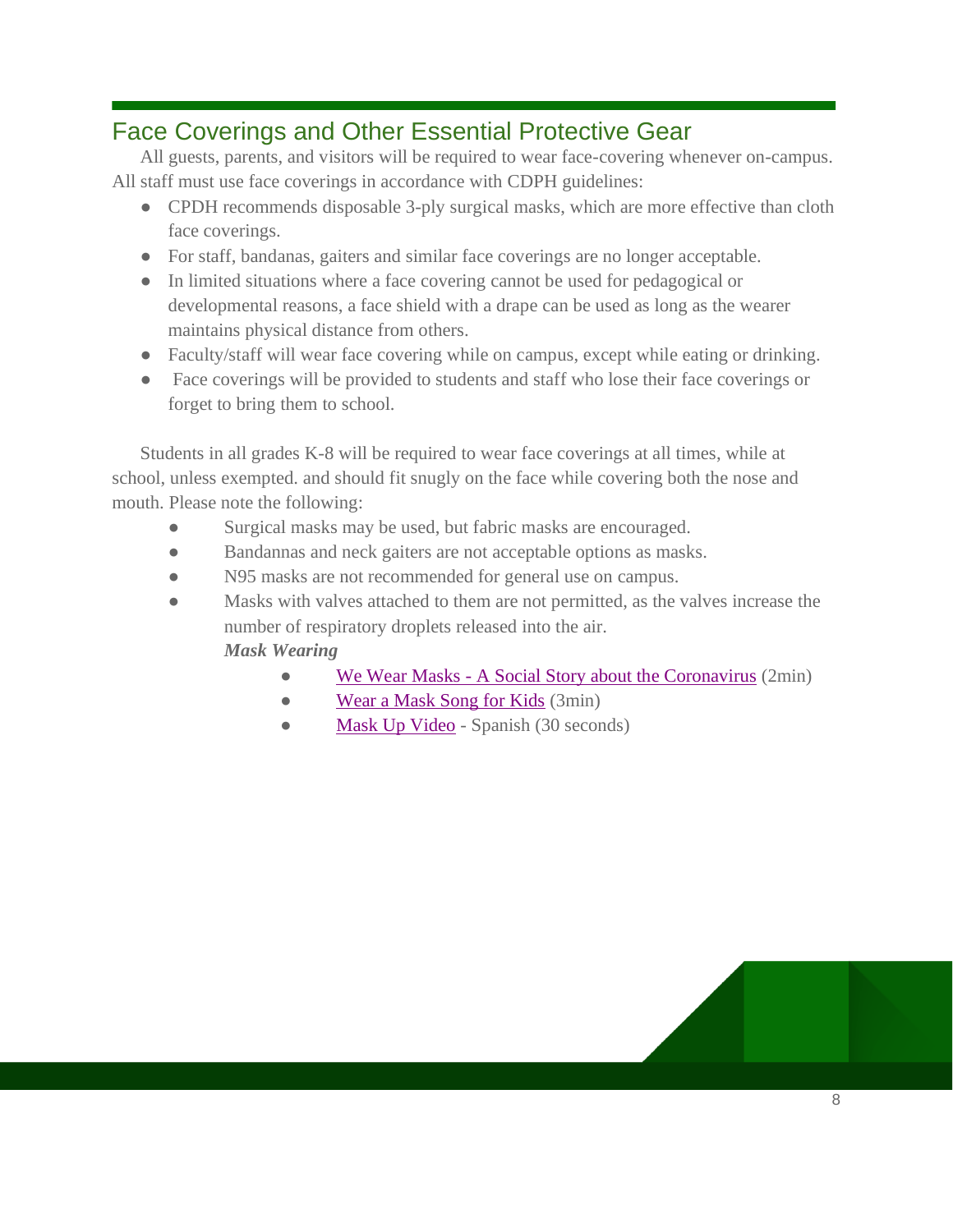### Health Screenings for Students and Staff

Our school will require parents, guardians, students and employees to answer basic health screening questions related to COVID-19 symptoms before coming to school each day. A list of COVID-19 symptoms (a cough; shortness of breath or difficulty breathing; a fever of 100.4°F or higher or a sense of having a fever; a sore throat; chills; new loss of taste or smell; muscle or body aches; headache; nausea/vomiting/diarrhea; congestion/running nose – not related to seasonal allergies; unusual fatigue) and a self-checker is available on the [Center for Disease](https://www.cdc.gov/coronavirus/2019-ncov/symptoms-testing)  [Control \(CDC\) website.](https://www.cdc.gov/coronavirus/2019-ncov/symptoms-testing) Further, once present at school, if an employee, student or visitor exhibits symptoms of COVID-19, the school may conduct health screening and isolate the person, consistent with county guidelines. (No medical testing, blood or saliva draw will be performed.)

Anyone who has been exposed to someone with COVID-19 in the past 14 days (exposure means within 6 feet for 15-minutes or longer), has COVID-19 symptoms, or who is not feeling well will not be permitted on our campus. Students and staff will also conduct self-checks for symptoms throughout the day. Those who develop signs and symptoms of COVID-19 will be sent home.

All parents, guardians, students and employees must immediately notify the school principal if a student or employee has come into contact (through living arrangements or otherwise) with any person that has: (a) received a positive test result for COVID-19; (b) has sought medical treatment for COVID-19 symptoms; or (c) is quarantined or self- quarantined because of COVID-19, whether diagnosed or not. In any of these situations, the person will not be allowed on school property, until the minimum county isolation/quarantine requirements have been met.

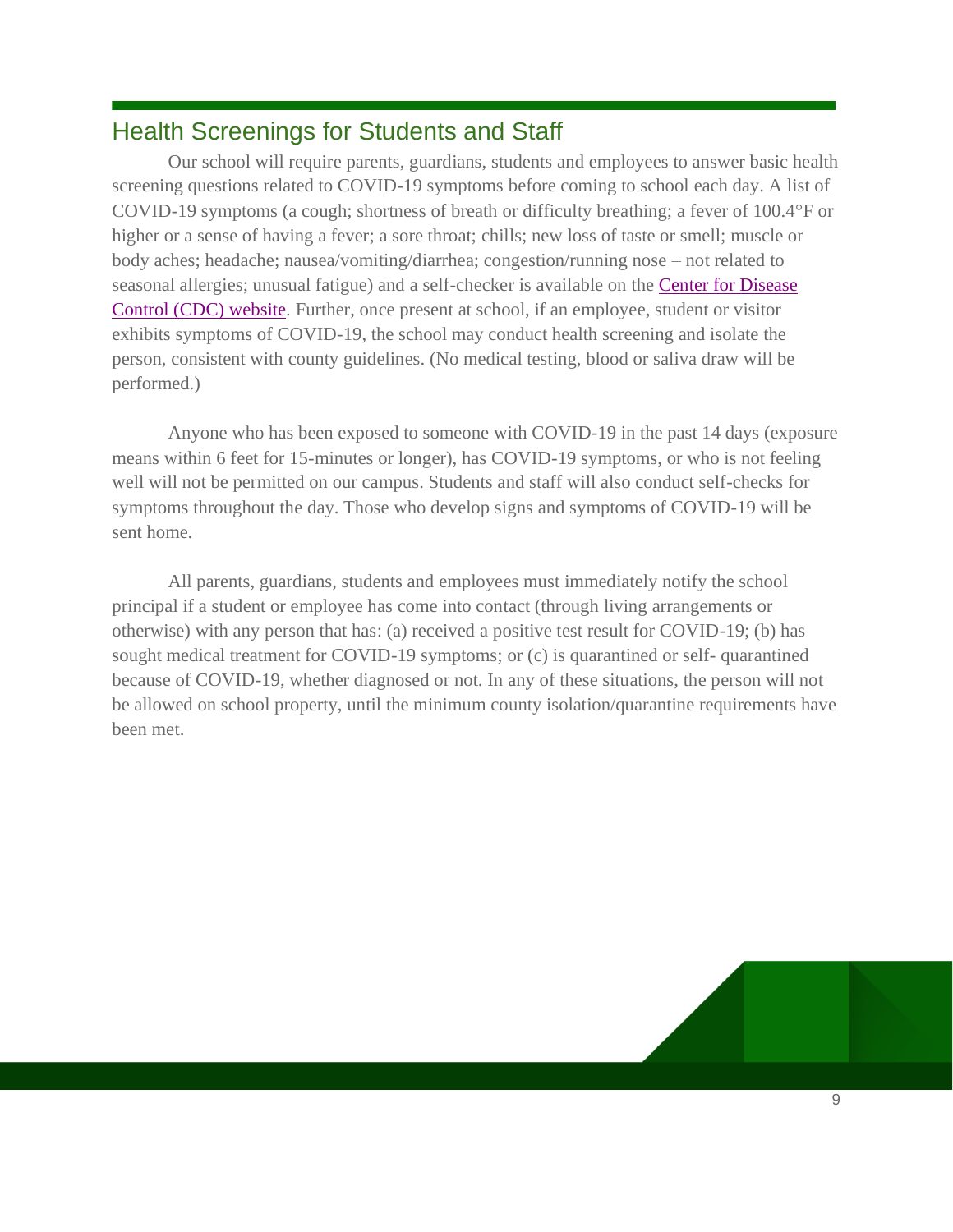#### **Positive COVID-19 Case**

In the event of a positive case, the school will:

- 1. Schools must adhere to required reporting requirements and notify, as describe below, the LHD of any newly reported case of COVID-19 in a student or staff member if the LHD has not yet contacted them about the case,
- 2. If the case is present at school at the time the school is notified, the case must go home and be excluded from school for at least 10 days from symptom onset date or, if asymptomatic, 10 days from the date the specimen was collected for the positive test.
- 3. Assist LHD in identifying close contacts of the case. Send a notice, developed in collaboration with the LHD, to parents and staff to inform them that a case of COVID-19 in a student or staff member has been reported and that the school will work with the LHD to notify exposed people.
- 4. Arrange for cleaning and disinfection of the classroom and primary spaces where case spent significant time. This does not need to be done until students and staff in the area have left for the day.
- 5. Implement online/distance learning for student cases if they are well enough to participate.

#### **Required COVID-19 Reporting**

- The school will notify the local health officer of any known case of COVID-19 among any student or employee who was present on a campus within the 10 days preceding a positive test for COVID-19. Specifically, the school shall report the following information:
	- The full name, address, telephone number, and date of birth of the individual who tested positive;

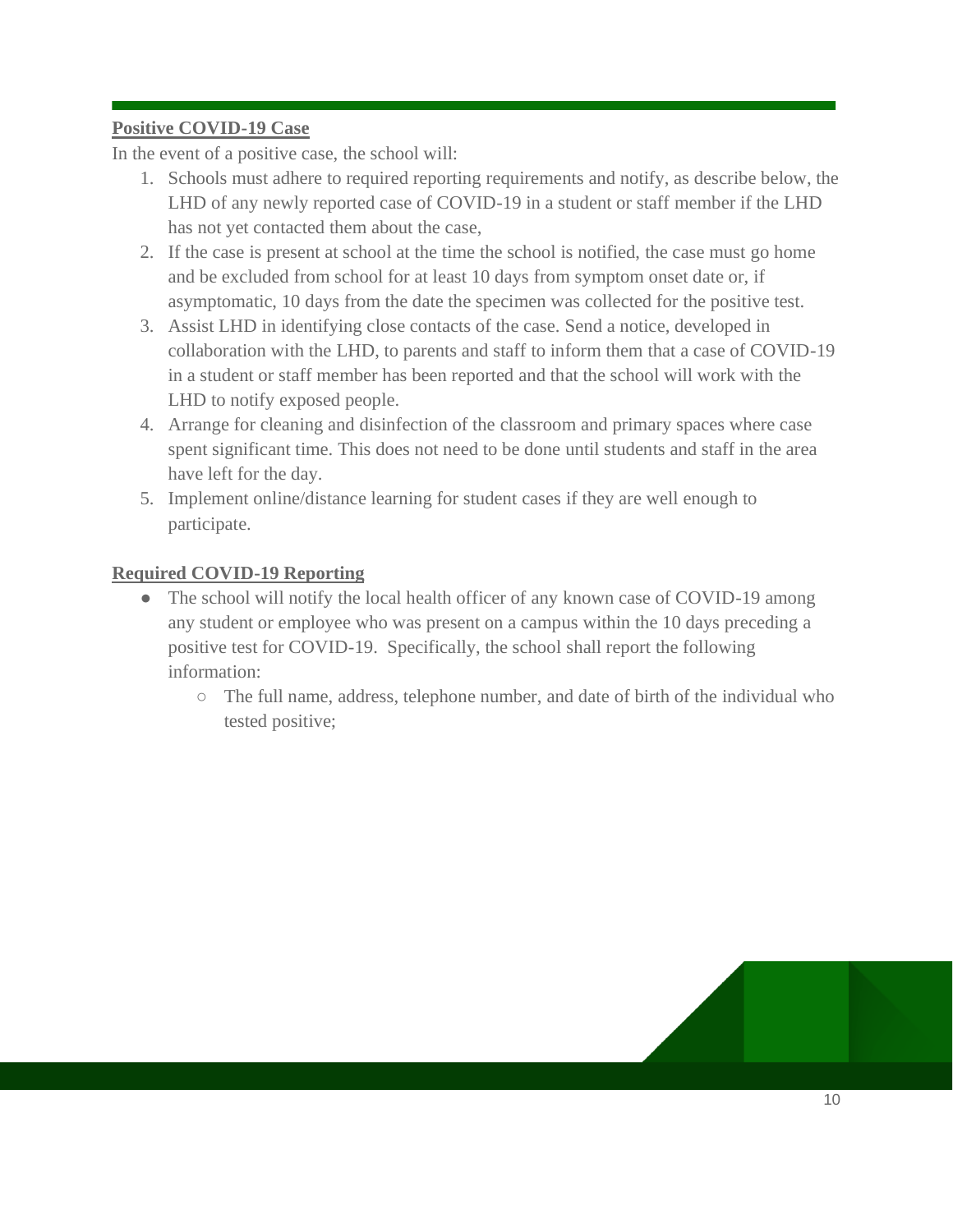- $\circ$  The date the individual tested positive, the school(s) at which the individual was present on-site within the 10 days preceding the positive test, and the date the individual was last on-site at any relevant school(s); and
- The full name, address, and telephone number of the person making the report.
- This information shall be reported to the local health officer by telephone within **twenty four hours** from the time an individual within the local educational agency or private school is first made aware of a new case.
- The school liaison to the LHD is: Ana Kelley or Jill Lucia

#### **Cluster or Outbreak at School**

When either a school or LHD is aware that an outbreak may be underway, the LHD should investigate, in collaboration with the school, to determine whether these cases had a common exposure at school (e.g., a common class or staff member, bus ride, or other common exposures outside of school). CDPH defines a school outbreak as 3 or more confirmed or probable cases of staff or students occurring within a 14-day period who are epidemiologically linked in the school, are from different households and are not contacts of each other in any other investigation cases (e.g., transmission likely occurred in the school setting).

During the investigation, the school will:

- 1. Notify parents/guardians and school staff of a cluster/outbreak investigation related to the school and encourage them to follow public health recommendations.
- 2. Identify, as part of the CSP, one or more school staff member who can liaise with the LHD regarding the cluster/outbreak investigation by confirming which classes and stable groups included confirmed cases or symptomatic students and staff members, and if recent events or gatherings involved any cases or symptomatic persons.

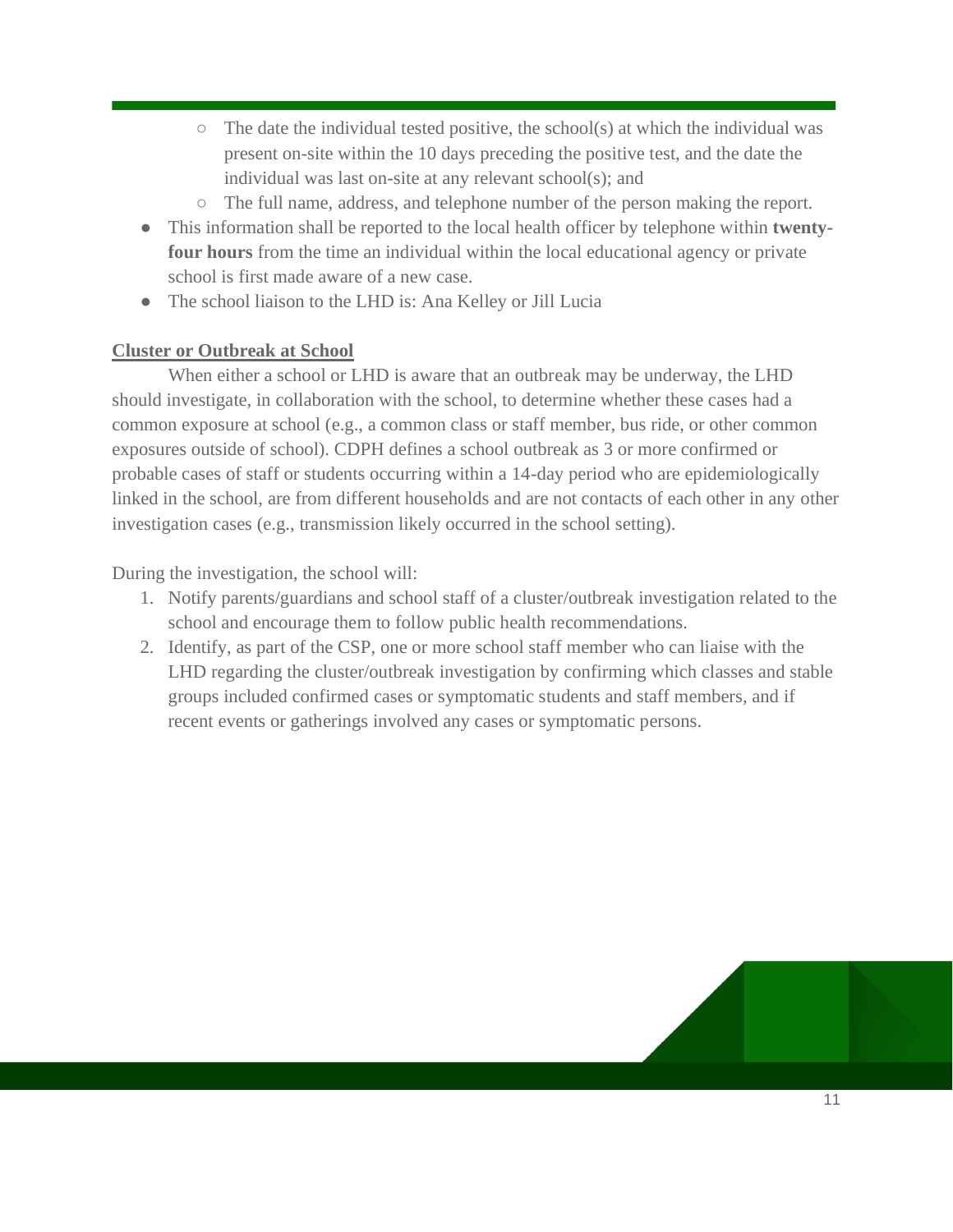- 3. Identify absenteeism among those in affected classes or stable groups, and coordinate with the LHD to contact these absentees to screen for symptoms of COVID-19 if they were exposed to a case during the cases infectious period.
- 4. Coordinate with the LHD to share a line list of cases and contacts with dates present at or absent from school.
- 5. Arrange for cleaning and disinfection of classrooms or other areas where cases or symptomatic students or staff members spend significant time.
- 6. Coordinate with the LHD on notifications to the school community, including specific notifications of stable groups or classrooms regarding their exclusion status and instructions.
- 7. Coordinate with the LHD on whether and when the school should be closed and reopened.
- 8. Notify the school community if the school is to be closed for 14 days due to widespread and/or ongoing transmission of SARS-CoV2 at the school or in the general community, and repeat recommendations for prevention and control measures.
- 9. Implement online/distance teaching and learning during school closure.
- 10. Arrange for cleaning and disinfection of entire school before reopening in the case of closure.

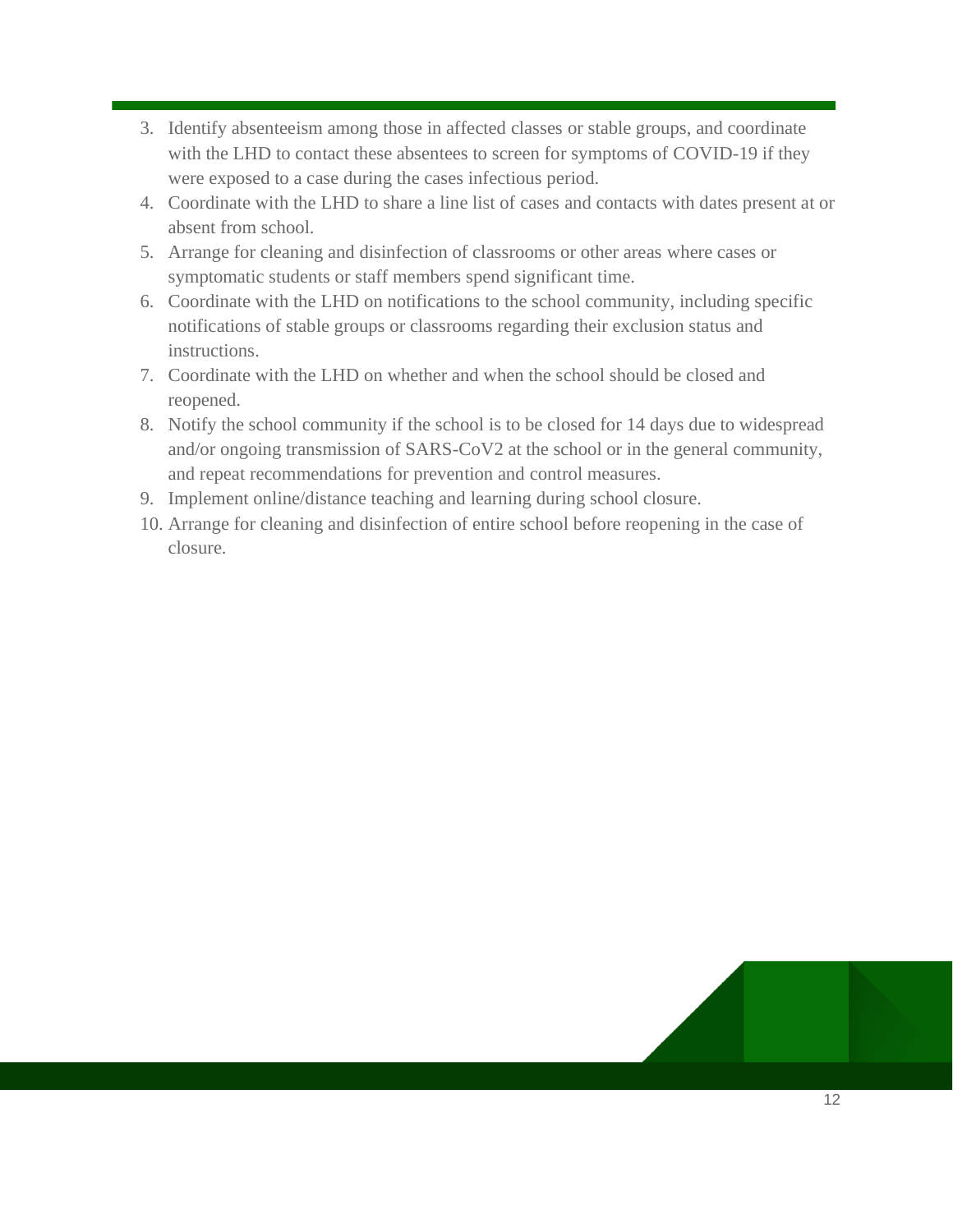#### Health Hygiene Practices

Students will move with their stable group at scheduled times for bathroom visits. Teachers and staff will accompany students to and from their designated locations to ensure stable groups remain secure, and disinfect restroom high touch areas after use.

Teachers will reinforce with students the importance of using tissues to wipe their nose and to cough/sneeze inside a tissue or in their elbow. Teachers, staff and students will also be reminded daily to wash their hands before and after eating; after coughing or sneezing; after being outside; and before and after using the restroom. Students and staff will be required to wash their hands for 20 seconds with soap, rubbing thoroughly after application, and use paper towels to dry hands thoroughly. Teachers and staff will model and practice proper handwashing with students as needed. Where soap and water are not readily available, staff and students are to use hand sanitizer with at least 60% alcohol. Children under the age of 9 will be supervised by an adult whenever using hand sanitizer.

Hand Washing Videos from the CDC

- [Happy Handwashing Song](https://youtu.be/kHPQrYthn6M) (30 seconds)
- [Wash Your Hands-Child Video](https://youtu.be/qJG72sycQB8) (30 seconds)
- [What you need to know about handwashing](https://youtu.be/fpXh2XHwMmE) (2 minutes)
	- [En Español, En français](https://www.youtube.com/watch?v=e3CPf6xhv9g)

If a student should become ill while at school and is showing COVID-19 symptoms, the student's parent or guardian will be contacted and notified of the situation. Parents will then have to immediately pick up the student. Contact will be made by phone, with follow up text or email.

The parent or guardian will be directed to not enter the school building and pick up the student curbside. The employee who accompanies the potentially ill student, will wear PPE, including but not limited to mask and gloves. Our staff will advise the parent and/or guardian to contact the student's physician and for the student to get tested, isolate in their home or another

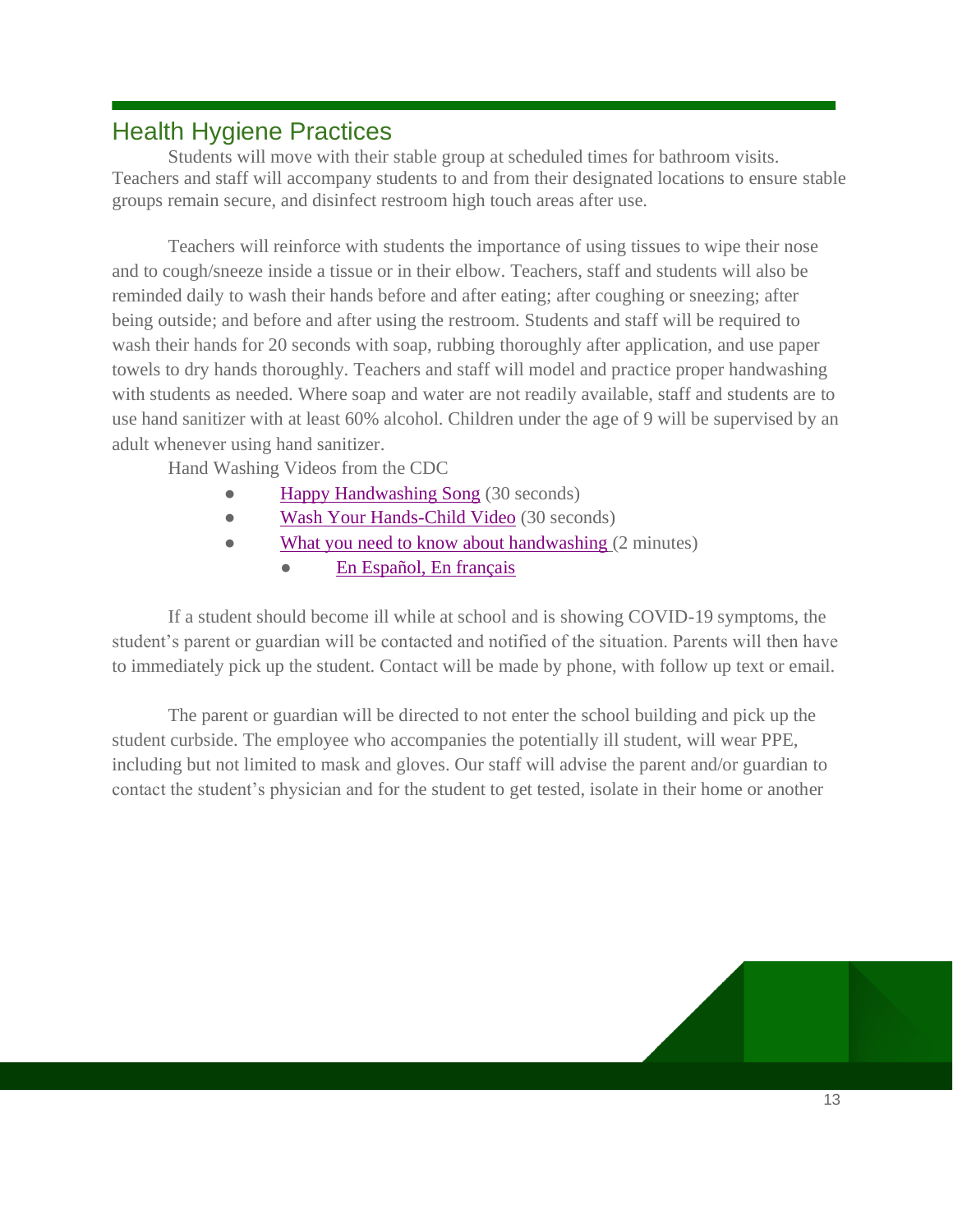residence, and refrain from going out in public, except for medical care. The student will remain out of school pending test results. Parents will be directed to the following Contra Costa County Public Health Department website containing information about local testing sites:

• [Contra Costa Covid-19 Testing.](https://www.coronavirus.cchealth.org/get-tested)

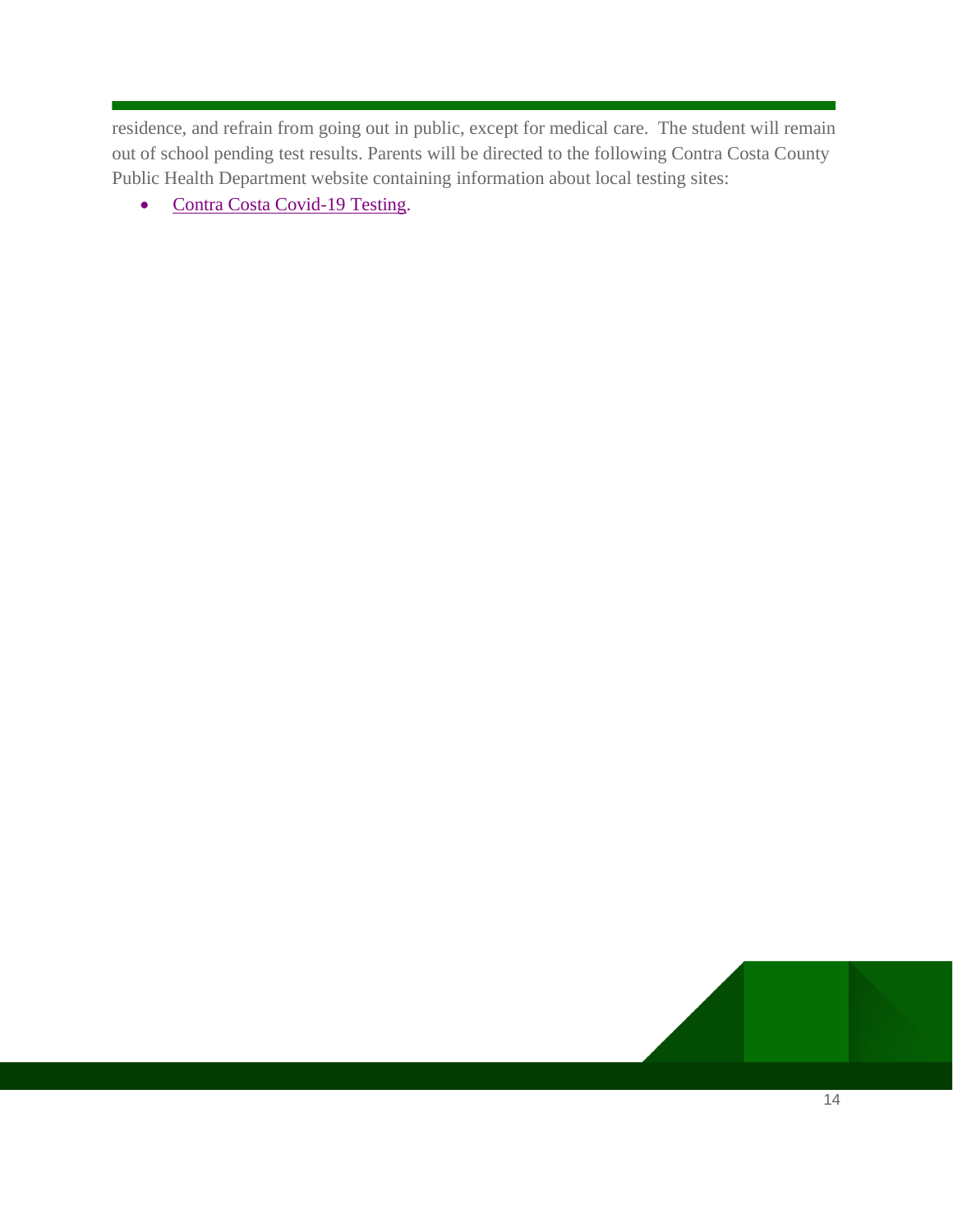#### Identification and Tracing of Contacts

Our school will follow Cal-OSHA reporting and recording instructions for all employees as well as reporting any positive Covid-19 cases to the corresponding County Health Department. Our school will cooperate with state and local health departments' contact tracing protocols. Our designated COVID-19 Contact Tracers are: Ana Kelley and Jill Lucia*.* They will follow county recommendations for contact tracing. Information on contact tracing can be found here[:](https://covid19.ca.gov/contact-tracing/)

• [COVID-19 Contact Tracing](https://covid19.ca.gov/contact-tracing/)

The contact tracing process will immediately commence if and when a COVID-19 positive case occurs. Our contact tracers will assist public health departments in knowing who may have had contact at the school with a confirmed case by:

- Keeping accurate attendance records of students and staff members;
- Ensuring student schedules are up to date;
- Keeping a log of any visitors, including date, time and where in the school they visited;
- Assisting local health departments in tracing all contacts of the individual at school; and
- Maintaining confidentiality as required by federal and state laws and regulations.

If an employee tests positive for COVID-19 or has come in close contact with someone who tested positive, s/he will inform the school's designated COVID-19 Contact Tracers, who in turn will notify Contra Costa County Health Officials using this form:

• [Notification to CCCPHD](https://cchealth.org/covid19/providers/pdf/cmr-covid19.pdf)

Our school will notify others who have been in "close contact" with the affected individual. Close contact" is defined by the CDC as being within six feet for a period of at least 15 minutes, although this standard is not absolute.

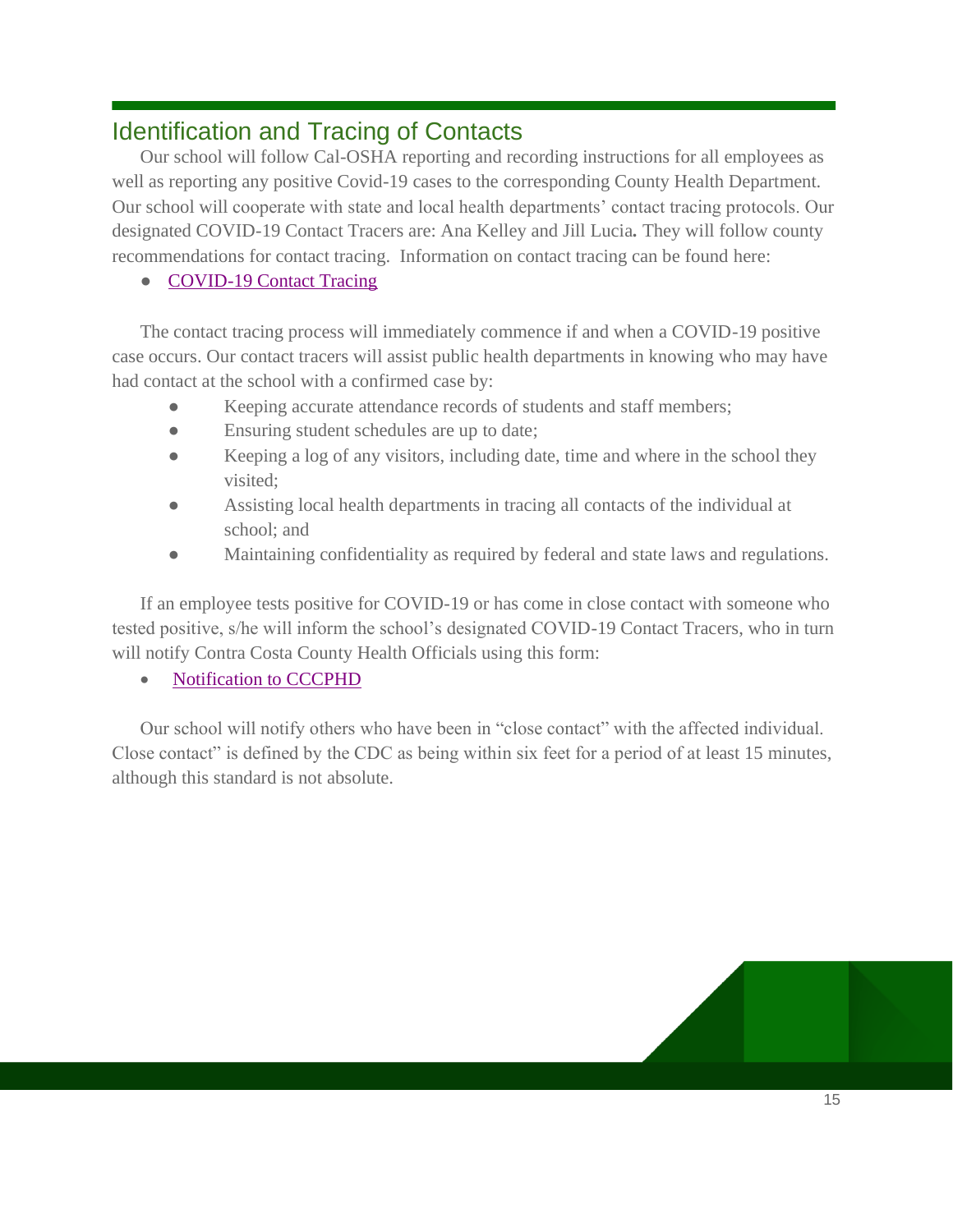If anyone in a staff member's or student's family, or someone they have been within 6 ft of for more than 15 minutes, and is exhibiting distinctive symptoms of COVID-19 (fever above 100, shortness of breath, loss of taste or smell, cough), the staff member or student will be required to stay home for 72 hours for observation or until a negative COVID-19 test is produced. Co-workers who may have had contact with a person who tested positive for COVID-19, will be informed by our school and it will be recommended they get COVID-19 testing and self-isolate

Instructions on isolation and quarantine procedures for Contra Costa County can be found at:

- [Home Quarantine Instructions for Close Contacts](https://813dcad3-2b07-4f3f-a25e-23c48c566922.filesusr.com/ugd/84606e_35972c46450d4ed384fed499d9132ead.pdf)
- [Self-Isolation Instructions for Confirmed COVID-19 Cases](https://813dcad3-2b07-4f3f-a25e-23c48c566922.filesusr.com/ugd/84606e_1771ba8396c8490b8b034a028340fc0e.pdf)
- [Self-Isolation Instructions for Unconfirmed COVID-19 Cases](https://813dcad3-2b07-4f3f-a25e-23c48c566922.filesusr.com/ugd/84606e_47306c1b290f49239be2de094830e3ee.pdf)

In accordance with an individual's right to medical privacy, our school will never disclose an infected person's name. An affected employee will be asked to follow his/her medical provider's instructions and the recommended quarantine/isolation instructions per the corresponding County Health Department prior to returning to the school campus. Similar protocols will be followed for students.

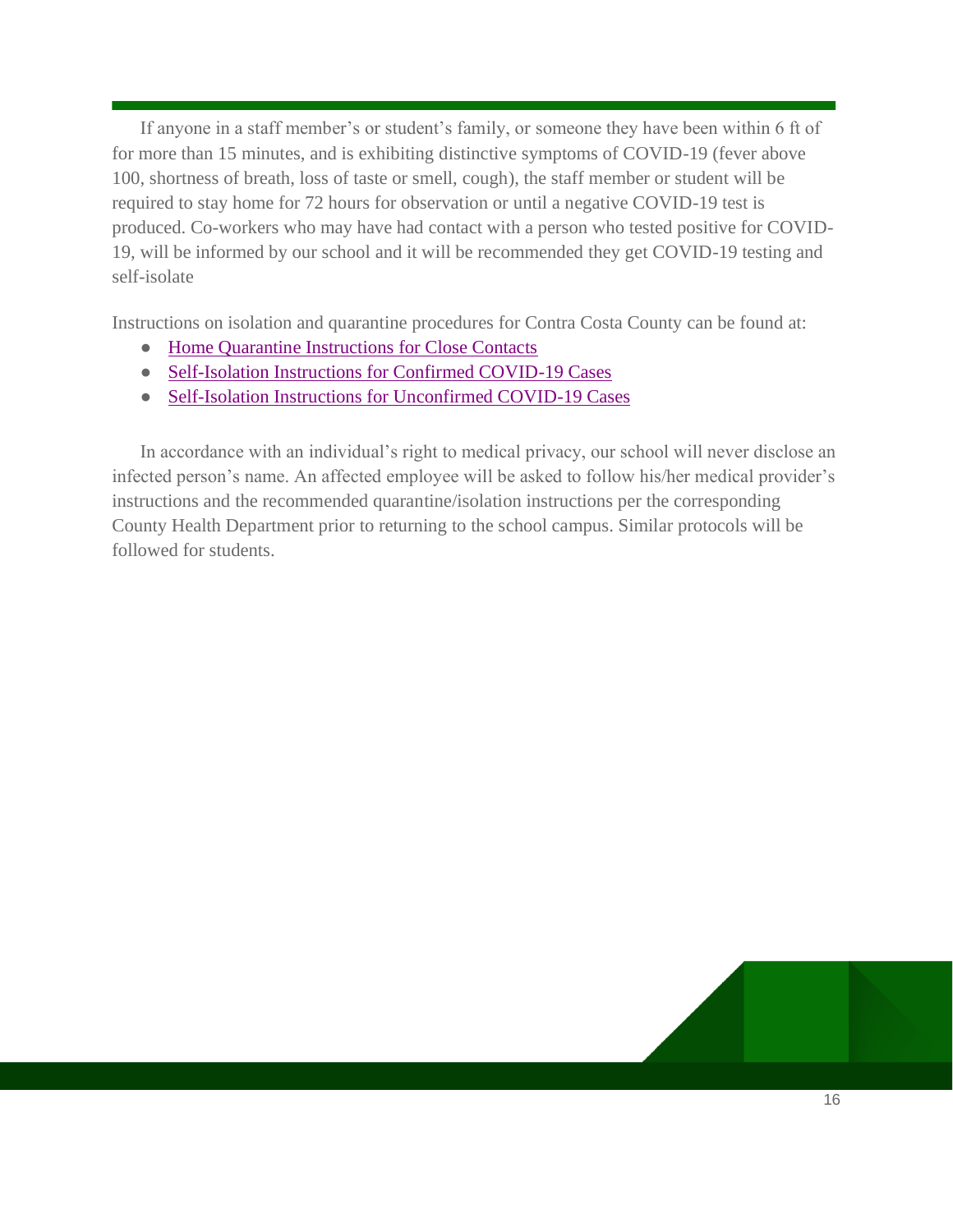## Physical Distancing

Physical distancing is an effective way to prevent potential infection. Employees, students, parents, and visitors will practice staying the recommended distance from others and eliminating contact with others whenever possible. Nonessential, informal meetups, and ad-hoc gatherings will be avoided. Lunchtimes, recesses and other transition times will be staggered as needed.

#### **Classroom Spaces:**

- Teacher and other staff desks will be distanced 6 feet away from student and other staff desks.
- Student chairs will be distanced at least 6 feet away from one another, except where 6 feet of distance is not possible after a good-faith effort has been made.
- Under no circumstances should distance between student chairs be less than 4 feet.
- If 6 feet of distance is not possible, optimize ventilation, use desk partitions, or arrange desks to minimize face-to-face contact.
- Markings on classroom floors will identify traffic flow in the classrooms. Floor markings will identify walking directions throughout the campus in order to maintain physical distancing requirements.

Social Distancing Videos

- [Sesame Street: Practicing Social Distancing with Abby and Rudy](https://www.youtube.com/watch?v=dsScsu_s8FY) (2 min)
- Social Distancing [A Kid-Friendly Explanation Using BrainPOP's](https://www.youtube.com/watch?v=FvTZv31eRp0) (3 min)
- Social Distancing Song [5 Steps on Social Distancing](https://www.youtube.com/watch?v=lpmKWPQuSRU) (2 min)
- [Social Distancing -](https://www.youtube.com/watch?v=YIK00X9WjDI) Spanish (2 min)

CDC: Back to School Strategies and Tips

• [Prepare for When Someone Gets Sick](https://www.youtube.com/watch?v=AdbV4PimWnM)

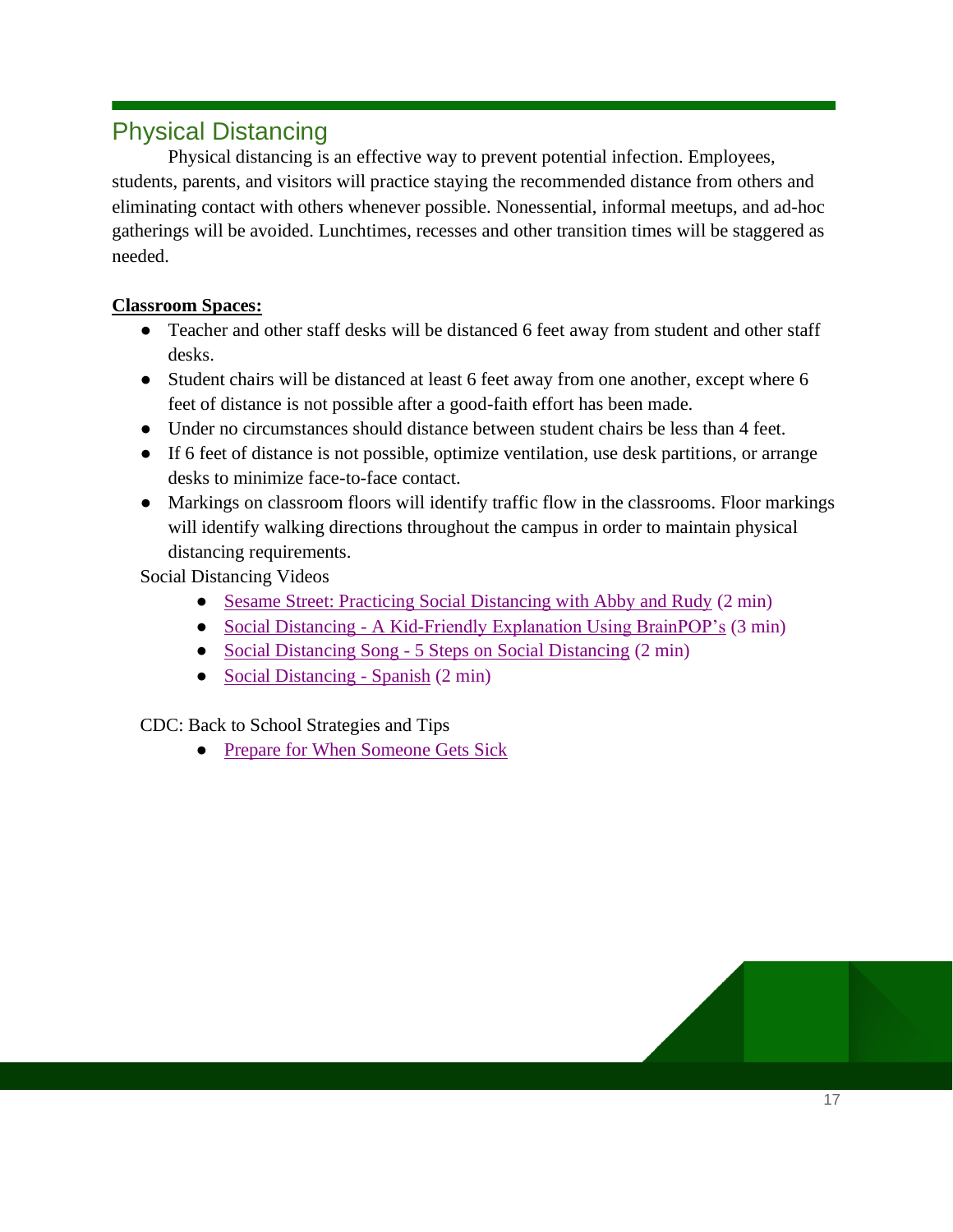#### Stable Groups

All students will remain with their own classes, a stable group, throughout the school day. Each stable group represents a group of students and staff members that will stay together through the course of a day to eliminate or limit the mixing of students and staff in classes or congregate settings. These stable groups will not physically interact with each other to minimize exposure. Lunch and recesses will be staggered and classes (stable groups) will not share play areas or play equipment. The number of students per stable group is based on room size and configuration to maintain physical distancing requirements between students and between adults and students. Students in grades  $K-8$  (with the exception of grades  $3 & 5$  due to smaller class size) will be divided into two stable groups. Kindergarten students will attend school five days/week in two sessions, morning or afternoon. Students in grades 1<sup>st</sup>-5<sup>th</sup> will attend school 5 days/week. Junior High classes (6-8 grade) will attend school using a hybrid schedule: Monday & Thursday or Tuesday & Friday with Wednesday a remote learning day for  $6<sup>th</sup>$  and  $7<sup>th</sup>$  grade stable groups. Both 8<sup>th</sup> grade stable groups will attend school on campus each Wednesday but in separate classrooms. Teachers will rotate to classes, students will stay in assigned classrooms.

| <b>Cohort Size</b>                     | <b>Schedule to Return</b> |
|----------------------------------------|---------------------------|
| $\bullet$ Preschool: 10                | August 24                 |
| • K: $14/15$ (AM and PM Sessions)      | November 5                |
| $\bullet$ 1 <sup>st</sup> Grade: 15/15 | November 5                |
| • $2nd$ Grade: 15/15                   | November 12               |
| $\bullet$ 3 <sup>rd</sup> Grade: 17    | November 30               |
| $\bullet$ 4 <sup>th</sup> Grade: 16/17 | November 30               |
| $\bullet$ 5 <sup>th</sup> Grade: 19    | December 7                |
| $\bullet$ 6 <sup>th</sup> Grade: 17/18 | January 11                |
| $7th$ Grade: 16/16                     | January 11                |
| $8th$ Grade: 13/14                     | January 11                |

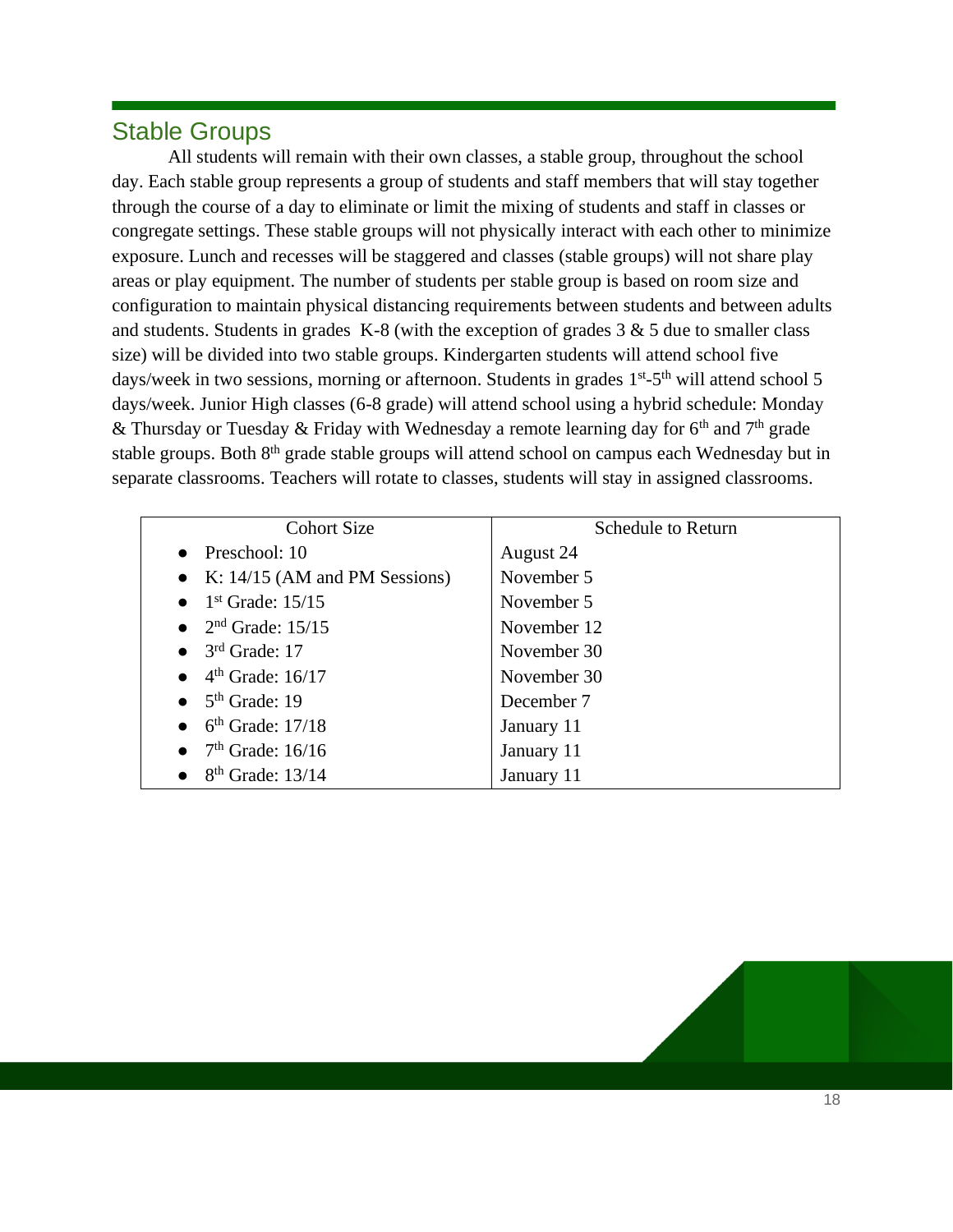## Staff Training & Family Education

All faculty/staff will be required to participate in a training session regarding the requirements and practices contained in this document, including education on the prevention and spread of COVID-19. During this training, clear expectations will be communicated to staff including: (a) monitoring and assessing students for COVID-19 symptoms; (b) monitoring students to maintain social distancing and wearing PPE, consistent with county health requirements; (c) cleaning and disinfecting of the school premises, including classrooms, bathrooms and common areas.

Protected time will be allocated at each week's faculty/staff meeting to ensure everyone is aware of updates and changes to our COVID response procedures and safety protocols, as needed. Ongoing training will also be provided as new COVID-19 updates are made available. All school families will be provided a copy of this document, as well as CDC's publication:

• [How to Protect Yourself and Others -](https://www.cdc.gov/coronavirus/2019-ncov/prevent-getting-sick/prevention.html) COVID-19.

Teachers will educate students on the importance of healthy hygiene practices, understanding and monitoring for symptoms of COVID-19 and physical distancing.

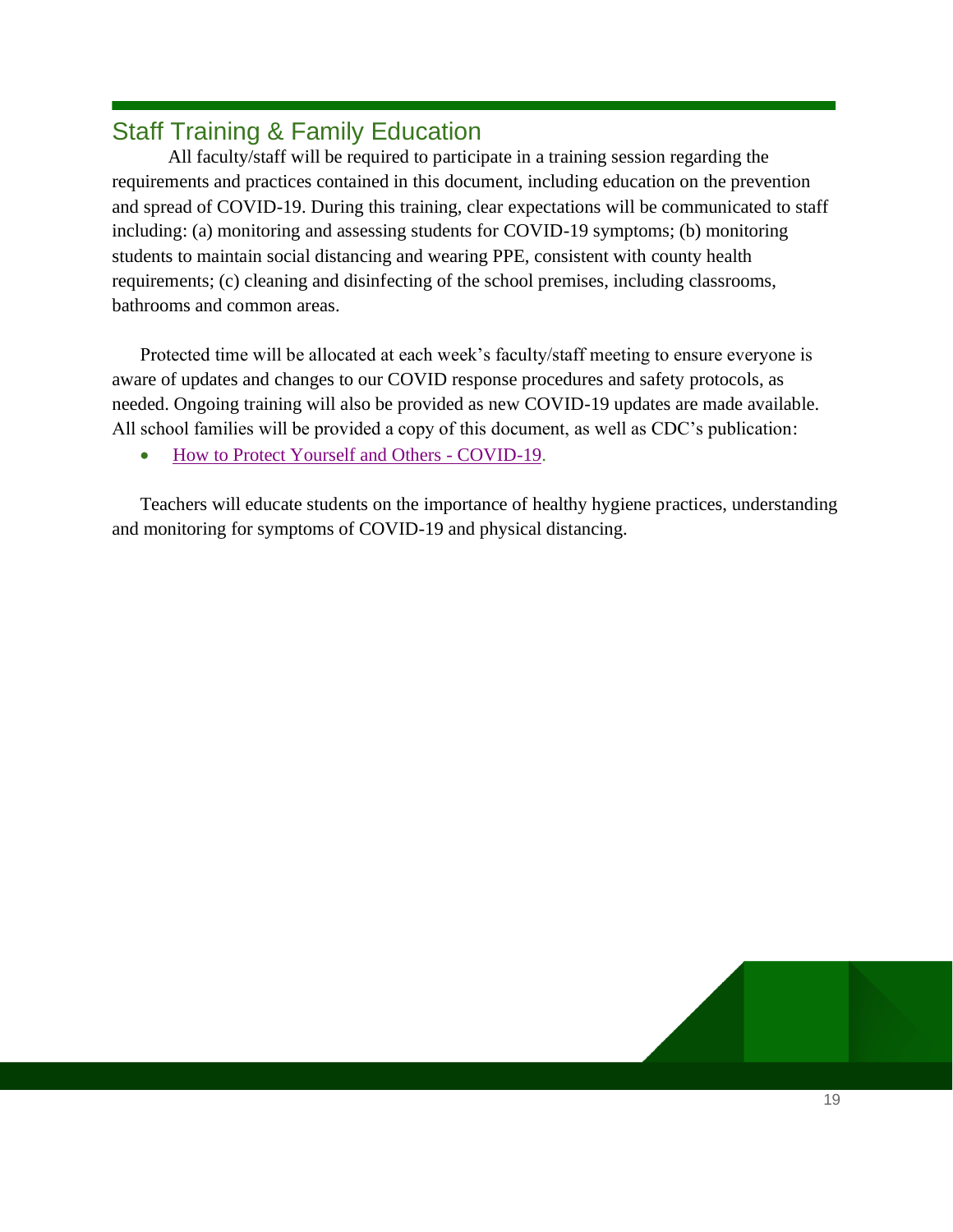### Testing of Students and Teachers

COVID-19 testing is a key strategy in reopening schools safely. When everyone is tested, it helps provide a baseline to identify asymptomatic carriers (people who are infected but showing no symptoms). Some people may be infected and contagious for days before they get sick, while other infected individuals may never develop symptoms. We will be encouraging everyone to get tested (at least every two months), even if they do not have any symptoms of illness. This bi-monthly testing will be a requirement for all staff.

Symptomatic testing: If a student or employee exhibits COVID-19 symptoms, the individual is sent home (or stays home). Testing for COVID-19 is encouraged. The student or employee can use the testing sites available on the County's website or make an appointment to see their medical provider. While waiting for results, the student or employee will not be able to return to school.

Response testing: If a student or employee is exposed to a confirmed case of COVID-19, the student or staff member is required to quarantine for 10 days. Testing for COVID-19 is encouraged. The student or employee can use the testing sites available on the County's website or make an appointment to see their medical provider.

Asymptomatic testing: Employees participate in asymptomatic testing. The school has established a schedule for testing so that employees are tested once every two months. The employees use the testing sites available on the County's website.

Employees and students will not need to be re-tested before returning to school, but someone who tested positive for COVID-19 should isolate for at least 10 days, and at least 24 hours have passed since recovery, defined as resolution of both, fever without use of fever inducing medication, and improvements of cough, shortness of breath or other respiratory symptoms. In

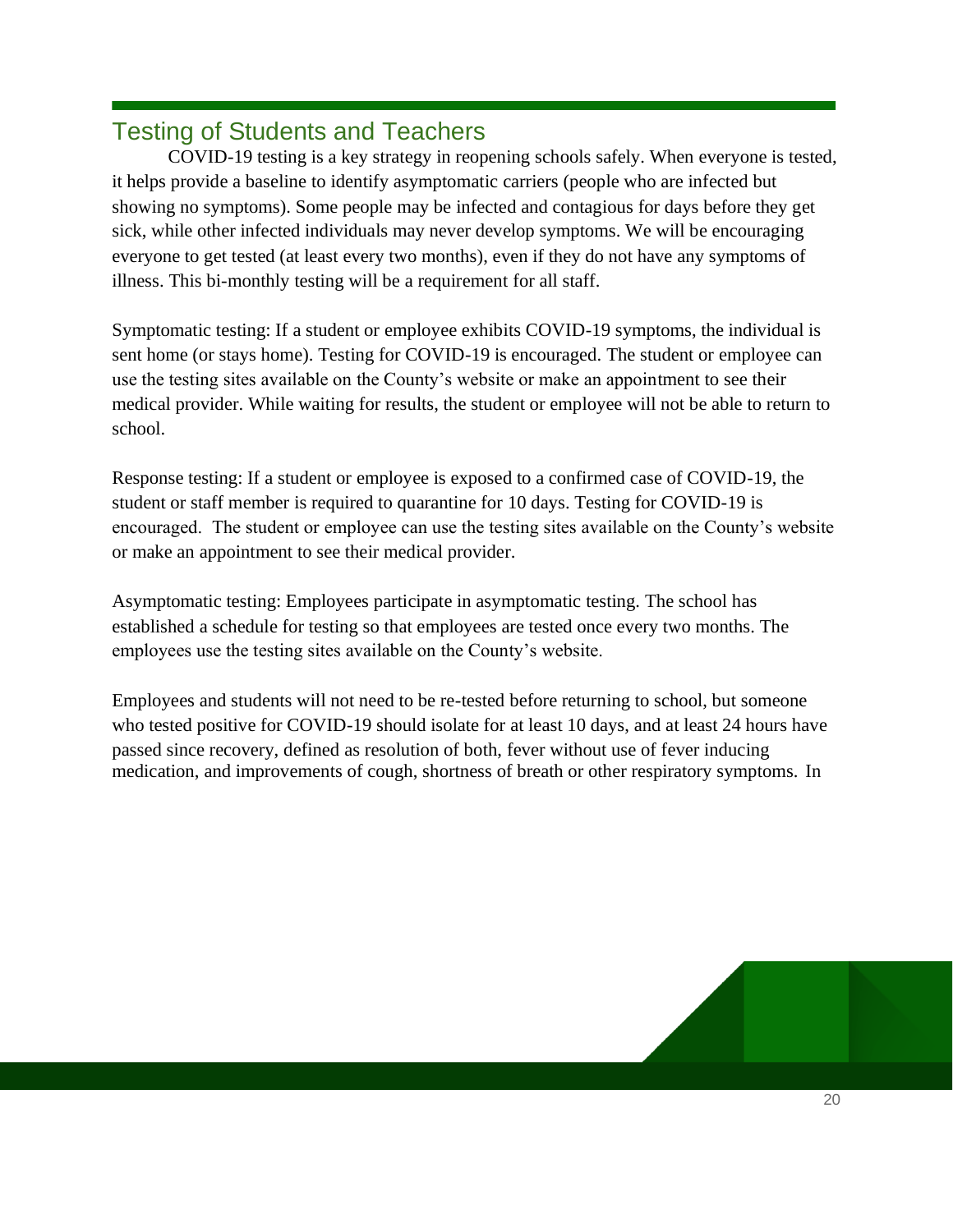all such cases, the person shall not enter the campus without obtaining written medical clearance and providing it to the school principal.

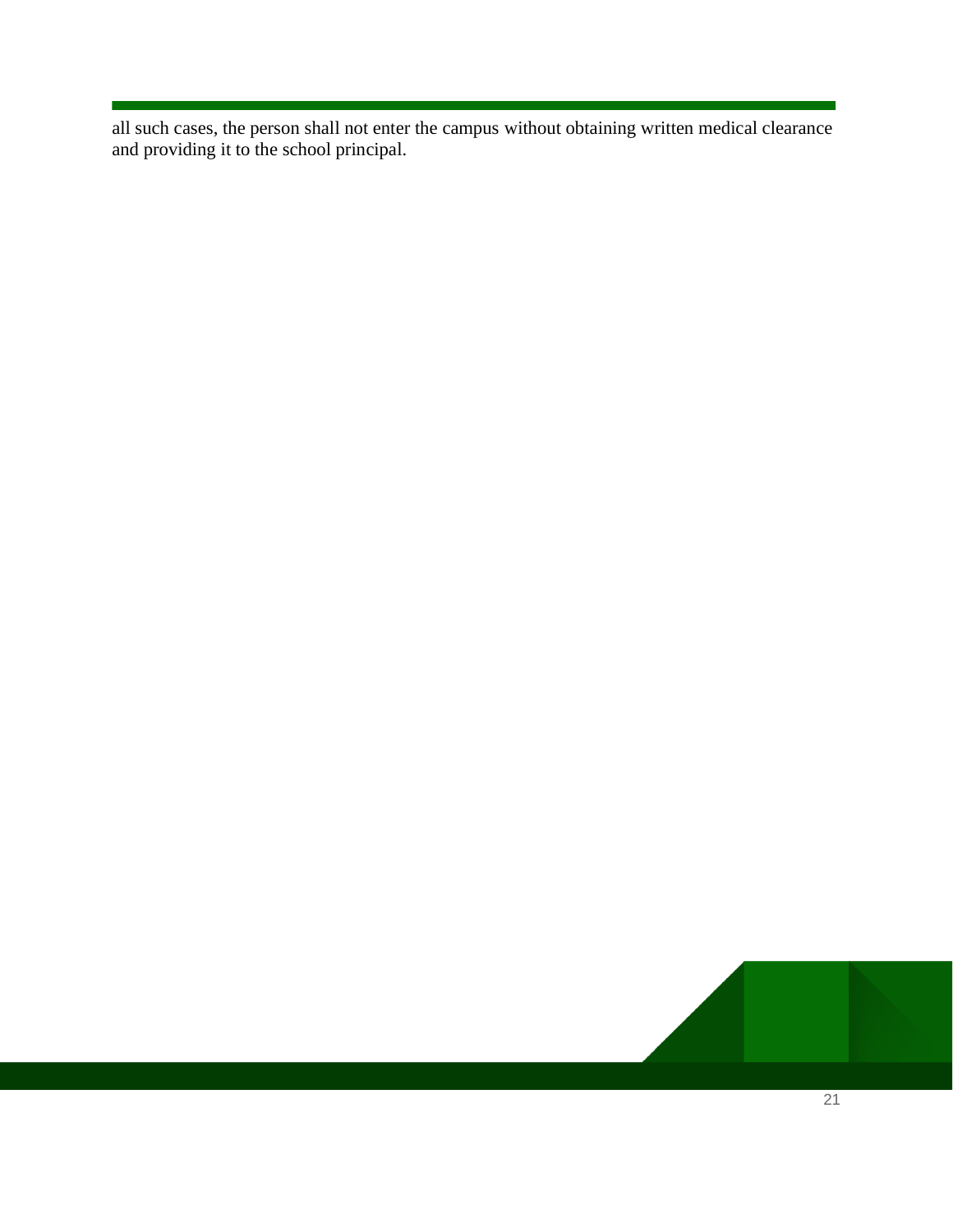#### Surveillance Testing of Staff

Asymptomatic testing: Employees participate in asymptomatic testing. The school has established a schedule for testing so that employees are tested once every two months. The employees use the testing sites available on the County's website.

A minimum of 25% of our staff will be tested every two weeks, ensuring that 100% of our staff will be tested once within a two-month period, throughout the school year. A master schedule will be created to monitor dates and testing status for everyone on staff.

The employee's medical provider will facilitate testing. Each employee will be given this information on how to obtain testing with a 3-day turn-around for results.

Any student or staff member with a positive COVID-19 diagnosis will be required to isolate at home until 10 days have passed since symptoms appeared and at least 24 hours have passed without a fever and their symptoms have improved. Employees/students with a positive test result and symptoms who are directed to care for themselves at home may discontinue home isolation when at least 24 hours have passed since recovery. Recovery is defined as no fever without the aid of fever reducing medication as well as improvement in respiratory symptoms (e.g. cough, shortness of breath), and at least 10 days have passed since their symptoms first appeared. In all such cases, the person shall not enter the campus without obtaining written medical clearance and providing it to the school principal. Contra Costa County's instructions on isolation and quarantine procedures can be found at:

- [Home Quarantine Instructions for Close Contacts](https://813dcad3-2b07-4f3f-a25e-23c48c566922.filesusr.com/ugd/84606e_35972c46450d4ed384fed499d9132ead.pdf)
- [Self-Isolation Instructions for Confirmed COVID-19 Cases](https://813dcad3-2b07-4f3f-a25e-23c48c566922.filesusr.com/ugd/84606e_1771ba8396c8490b8b034a028340fc0e.pdf)
- [Self-Isolation Instructions for Unconfirmed COVID-19 Cases](https://813dcad3-2b07-4f3f-a25e-23c48c566922.filesusr.com/ugd/84606e_47306c1b290f49239be2de094830e3ee.pdf)

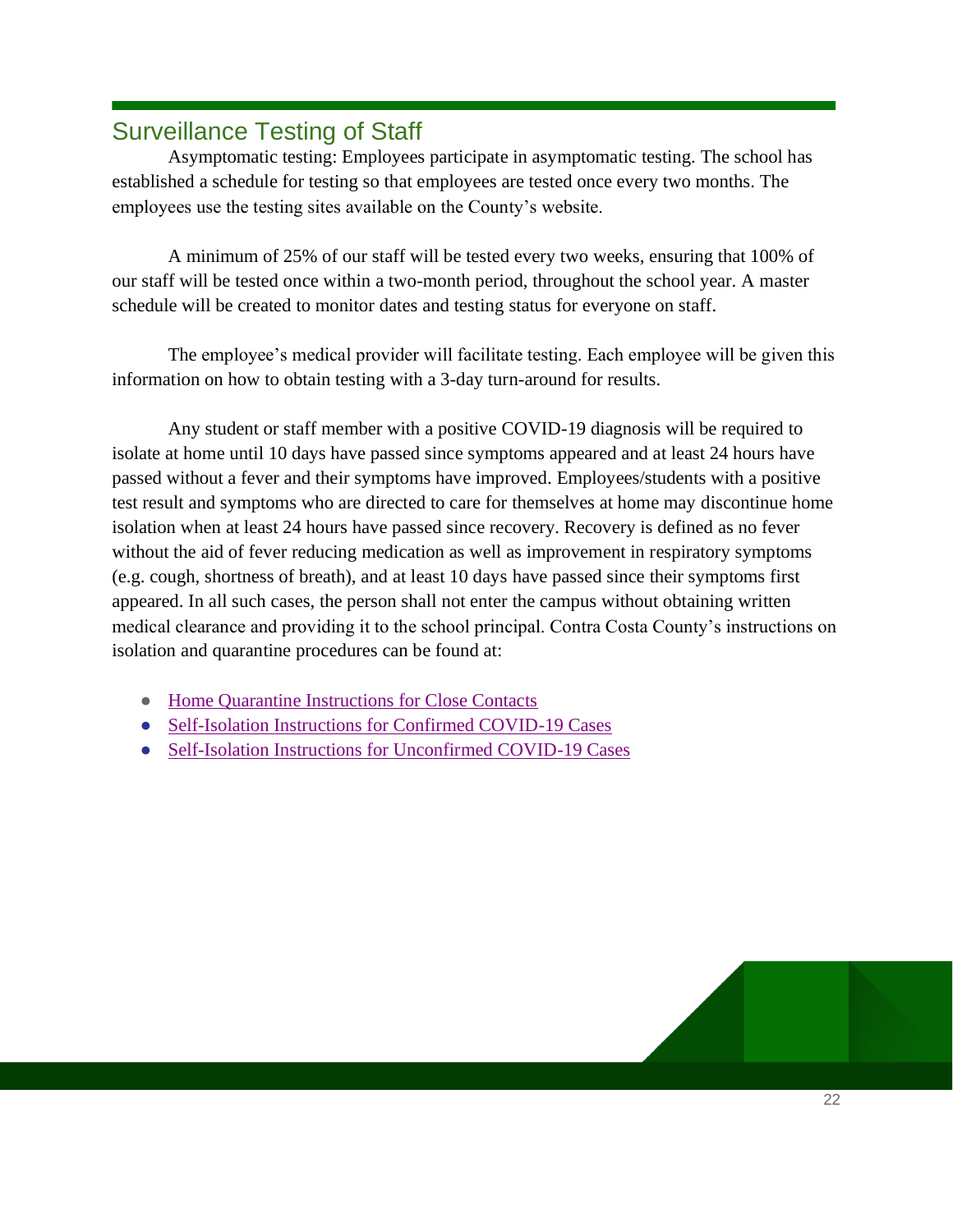#### **Travel**

The State of California has updated its travel policy with the following provisions:

- Non-essential travel (for recreational purposes) should be limited to 120 miles from the person's home.
- Californians who travel outside the state or the country must quarantine for 10 days upon their return to California.
- Visitors to California from other states and countries must also quarantine for 10 days upon their entry into California.

With this in mind, please limit recreational travel to no more than 120 miles from your home. If you must travel outside of California or outside of the United States, you will need to quarantine for 10 days upon your return to California.

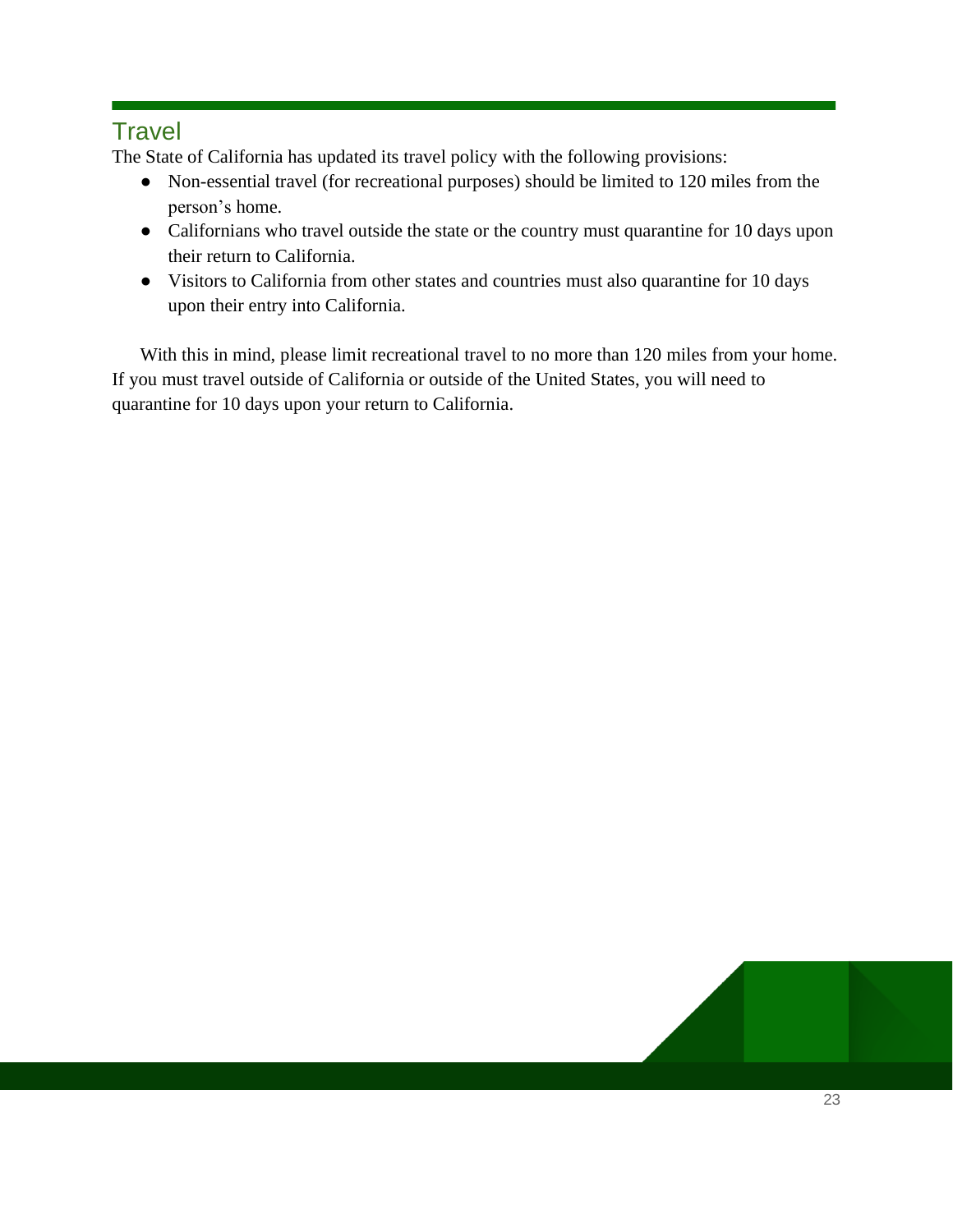# Triggers for Switching to Distance Learning

#### **School Closure Determinations**

Individual school closure, in which all students and staff are not on campus, is recommended based on the number of cases and stable groups impacted, which suggest that active in-school transmission is occurring. Closure should be done in consultation with the LHO. Situations that may indicate the need for school closure:

- Within a 14-day period, an outbreak has occurred in 25% or more stable groups in the school.
- Within a 14-day period, at least three outbreaks have occurred in the school AND more than 5% of the school population is infected.
- The LHO may also determine school closure is warranted for other reasons, including results from public health investigation or other local epidemiological data.

Length of closure: 14 days, or according to a decision made in consultation with the LHO.

CDC: Back to School Strategies and Tips

- [Symptoms of Coronavirus Disease 2019](https://www.youtube.com/watch?v=F70BzSFAZfw)
- [I Think or Know I had COVID-19, and I had Symptoms. When Can I Be With](https://www.youtube.com/watch?v=HNgDirLLZm8)  [Others?](https://www.youtube.com/watch?v=HNgDirLLZm8)

The state, county and/or the Local Health Officer may also determine school closure is warranted for other reasons, including results from public health investigation or other local epidemiological data.

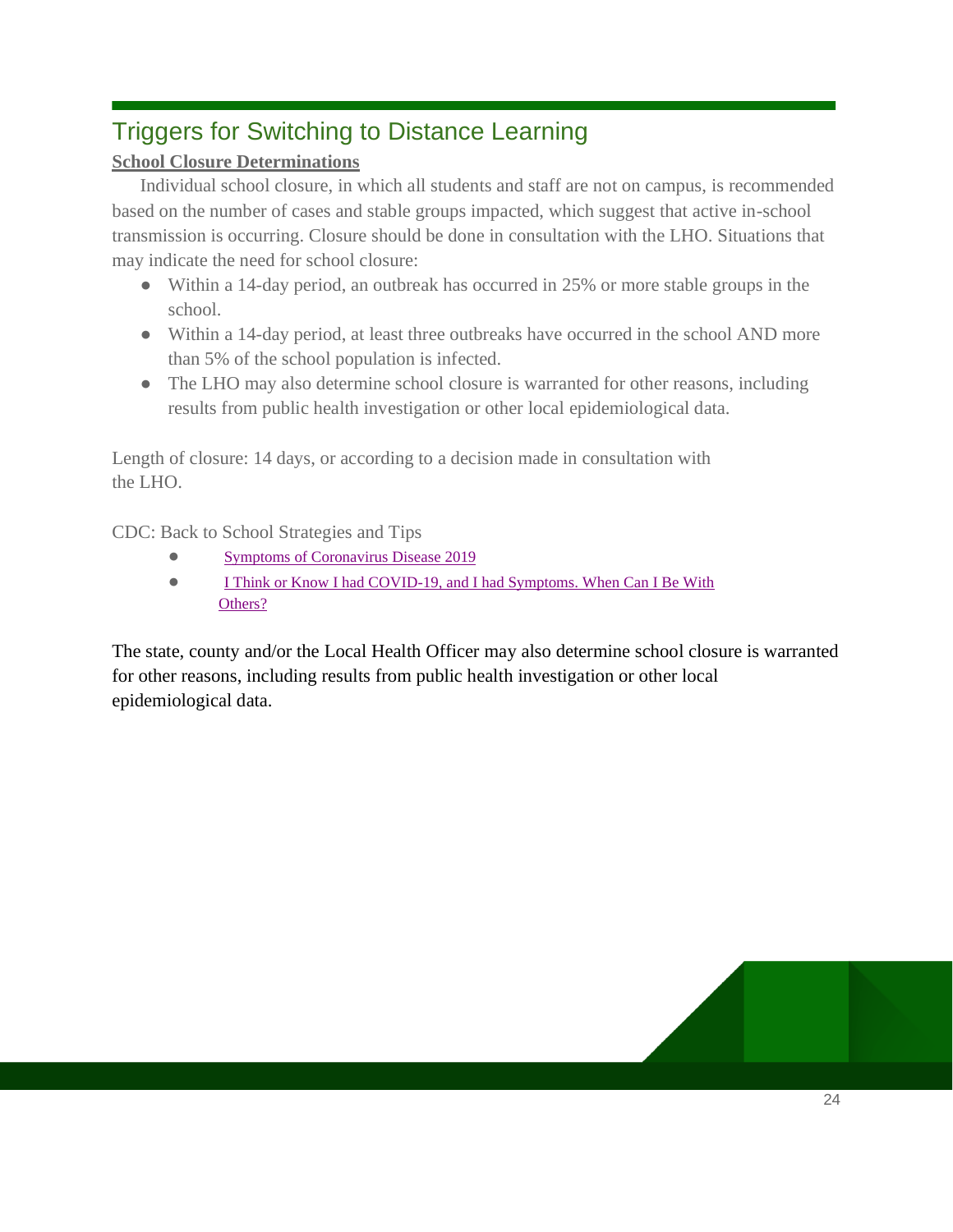#### Communication Plan

Open communication is key to our success and is important for keeping our school healthy. The weekly school newsletter will include a health/safety section that will house ongoing reminders for personal protection equipment, removing personal belongings and the importance of washing hands and good hygiene.

Employees who had "close contact" with a person confirmed or suspected of having COVID-19 will be notified. The CDC defines "close contact" as being within six feet for a period of at least 15 minutes from two days before the testing until meeting the criteria for discontinuation of home isolation. However, this standard of "close contact" is not absolute and can vary depending on the circumstances. The staff notification letter will be based on the template provided by Contra Costa County[:](https://drive.google.com/file/d/1xjkCMc1LwNLpCVBWAbmvMsaQZgqpejTP/view?usp=sharing) [Contra Costa County Template Letter to Staff](https://drive.google.com/file/d/1xjkCMc1LwNLpCVBWAbmvMsaQZgqpejTP/view?usp=sharing)

The parents or guardians of students who had "close contact" with a person confirmed or suspected of having COVID-19 will be notified. The CDC defines "close contact" as being within six feet for a period of at least 15 minutes from two days before the testing until meeting the criteria for discontinuation of home isolation. However, this standard of "close contact" is not absolute and can vary depending on the circumstances. The parent notification letter will be based on the template provided by Contra Costa County[:](https://drive.google.com/file/d/1aOrLQRpYJ-tEDT8fhDytXL5ZMqRsM6PG/view?usp=sharing) [Contra Costa Template Letter to](https://drive.google.com/file/d/1aOrLQRpYJ-tEDT8fhDytXL5ZMqRsM6PG/view?usp=sharing)  [Parent/Guardians](https://drive.google.com/file/d/1aOrLQRpYJ-tEDT8fhDytXL5ZMqRsM6PG/view?usp=sharing)

Our school will adhere to CDC, CHD, CCCPHD, FERPA and HIPAA guidelines when communicating with staff and families about confirmed positive cases and high-risk exposures at the school (consistent with privacy requirements). These communications will be made via email using School Messenger, and/or Constant Contact. Schoolwide meetings will also be called for schoolwide exposure and cohort meetings for isolated cohort exposure.